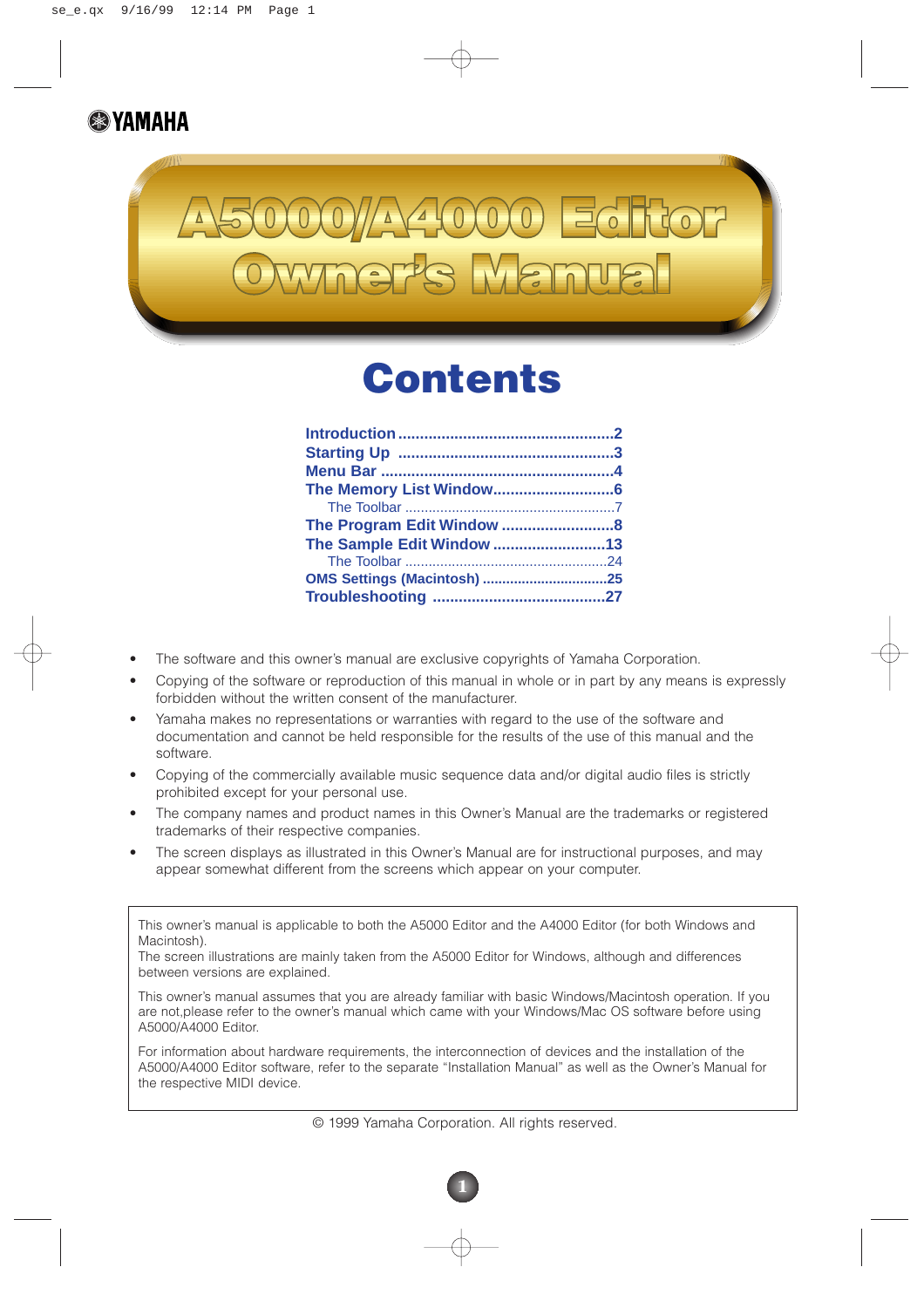# **Introduction**

With A5000/A4000 Editor (hereafter referred to as Editor), you can edit your A5000/A4000's programs, sample banks or samples via your computer.

**EXTEMBED FOR THE STATE STATES IS A plug-in for XGworks(lite).** To use Voice Editor for Windows, XGworks(lite) must be installed beforehand.

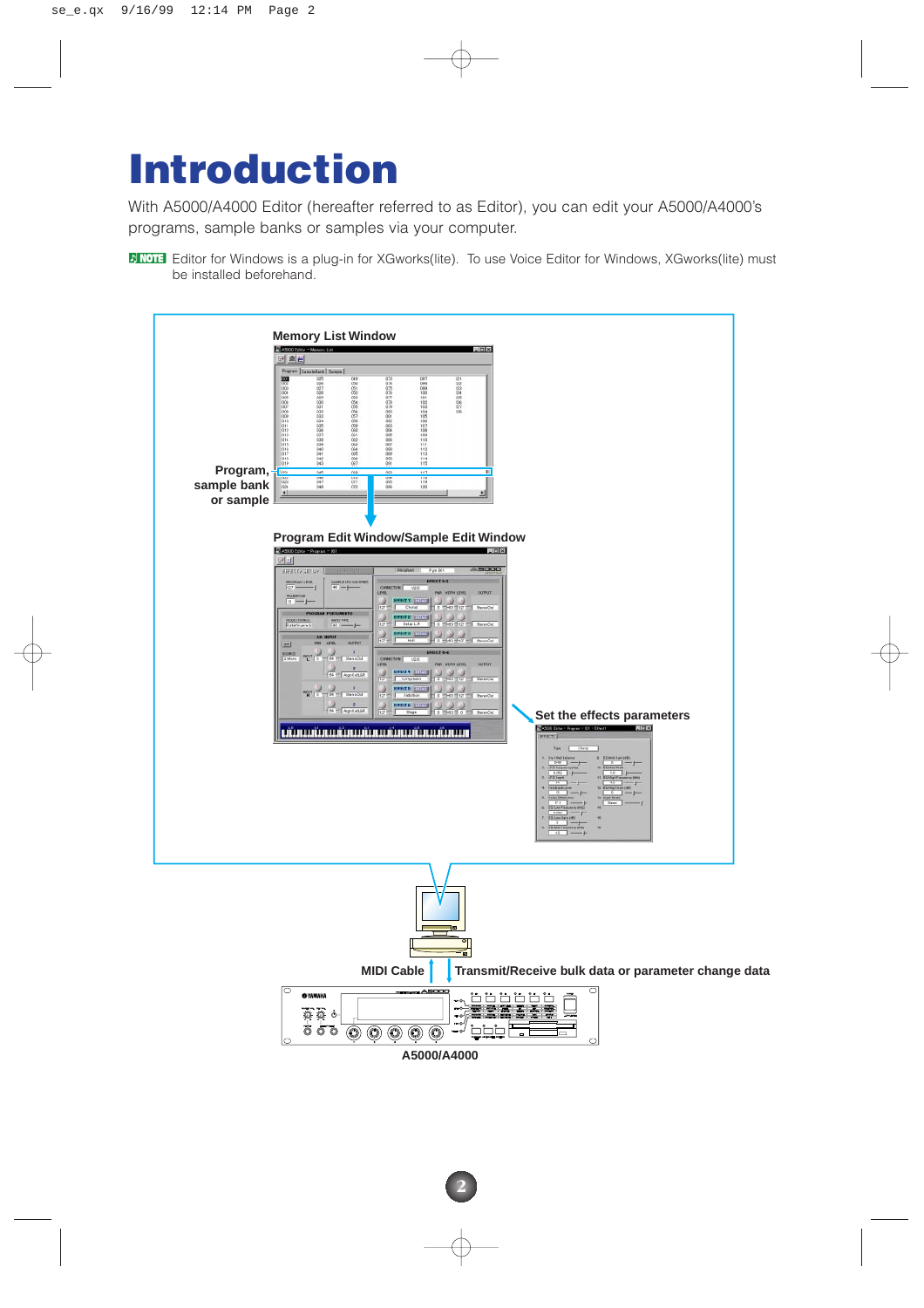# **Starting Up Windows 95/98**

If you have a A5000, you can start Editor by starting XGworks and choosing "A5000 Editor" from the "Plug-in" menu. If you have an A4000, choose "A4000 Editor" instead.

**BINDIE Set the MIDI Out port appropriately to send the edited data to the A5000/A4000 (Page 7).** 

### **Macintosh**

**DINGTE** If you are using Voice Editor on a Macintosh computer, open the "Chooser" from the Apple menu and turn off "Apple Talk."

If you have an A5000, open the "A5000 Editor" folder in the "YAMAHA Voice Editor" folder and double-click the "A5000Editor" icon.

If you have an A4000, open the "A4000 Editor" folder in the "YAMAHA Voice Editor" folder and double-click the "A4000Editor" icon.

## **Menu Bar**

The Menu Bar holds various editing and setup functions/commands in its menus. Click each of the menu names to open their pull-down menu, and choose the function/command you wish to apply. Those functions/commands which are unavailable are grayed out.

**DINOTE** The most commonly-used menus in the Menu Bar are available as buttons in Editor's toolbar.

**DINOTE** To use Editor for Windows, refer to the documentation that came with XGworks(lite).





#### **Close (Macintosh only)**

Closes the window. This is the same as the "Close" box in the Title Bar. (Not effective for the Memory List Window.)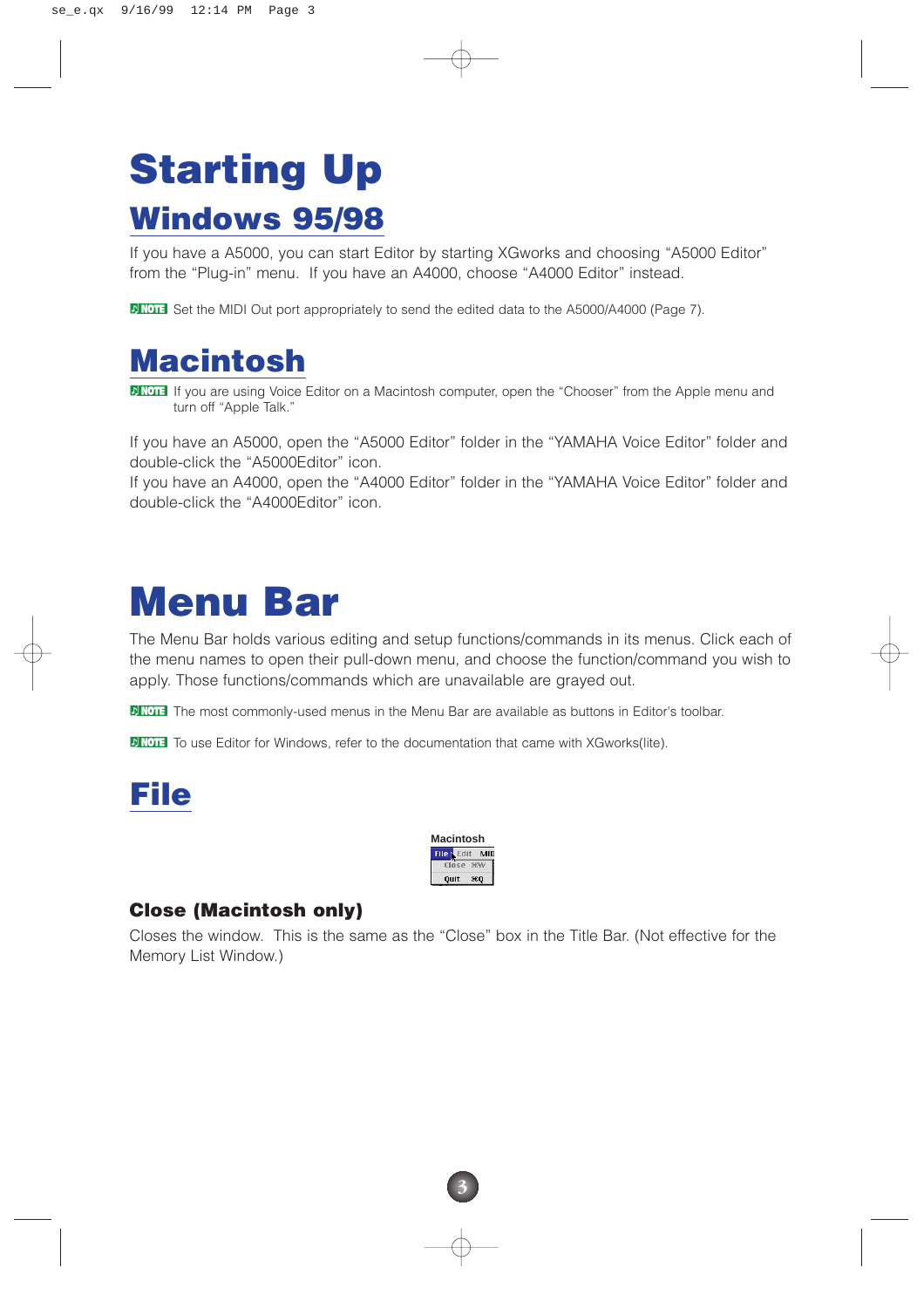

| Windows                                       |                         |  |  |          |  |  |  |
|-----------------------------------------------|-------------------------|--|--|----------|--|--|--|
|                                               | works lite - LIntitled1 |  |  |          |  |  |  |
|                                               | Edit Setup Job Plug-in  |  |  | Window   |  |  |  |
|                                               | Undo                    |  |  | $CH + Z$ |  |  |  |
|                                               | Redo                    |  |  | Ctrl+Y   |  |  |  |
| A5000 Editor Edit<br>A5000 Editor Memory List |                         |  |  |          |  |  |  |



#### **A5000/A4000 Editor Edit (Edit)**

This is the same as the "Edit Window" button in the toolbar (Page 7).

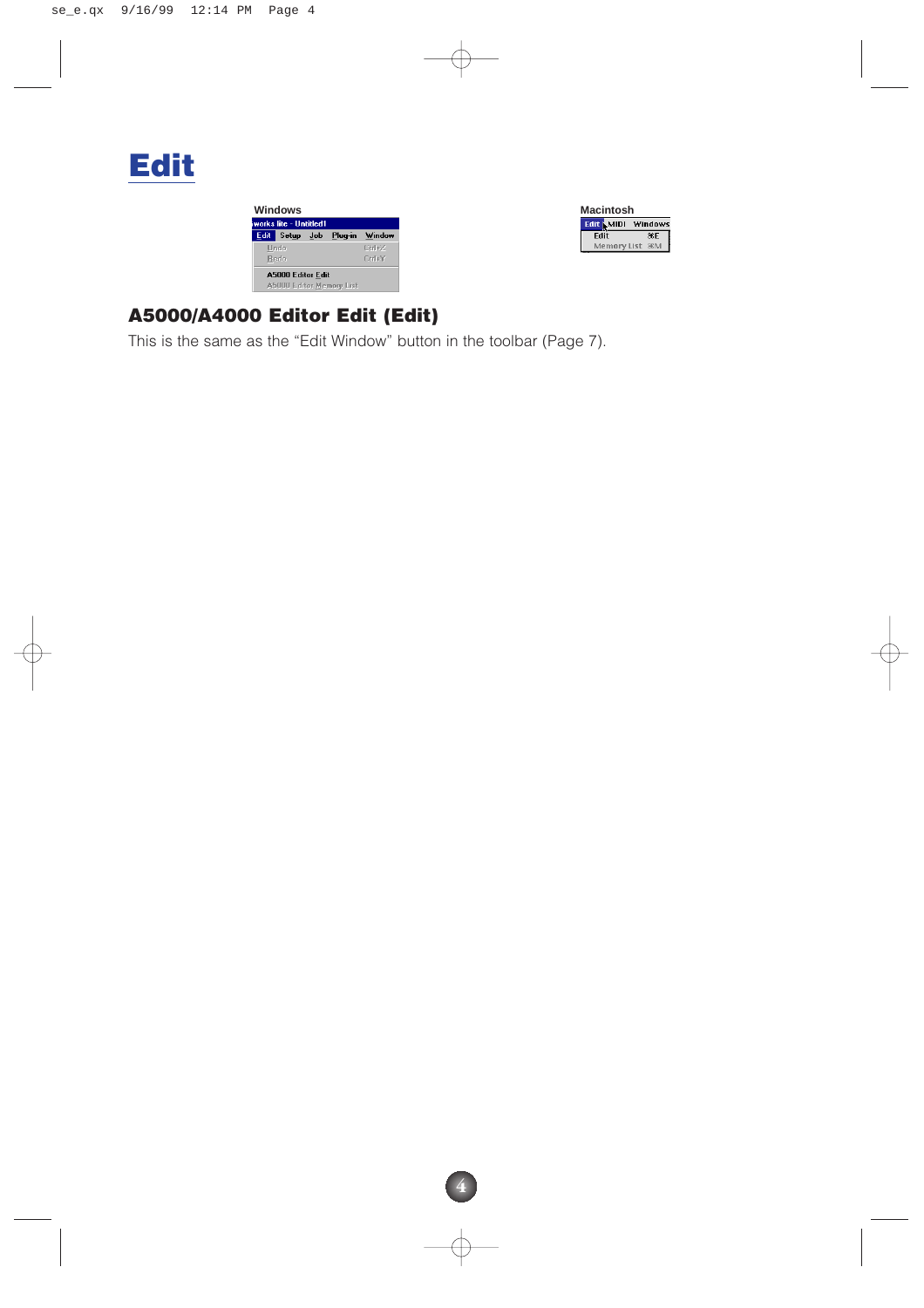### **Setup (Windows) / MIDI (Macintosh)**

| Windows                           |           |
|-----------------------------------|-----------|
| lite - Untitled1                  |           |
| Plug-in<br>Job<br>Window<br>Setup | Help      |
| System Setup                      | Ctrl+U    |
| Metronome                         | Ctrl+M    |
| Record/Playback Settings          | $C$ trl+R |
| A5000 Editor Setup                |           |
| A5000 Editor Receive Memory List  |           |

| Macintosh                     |
|-------------------------------|
| <b>MIDI</b> Windows<br>Desian |
| <b>Editor Setup</b>           |
| <b>OMS Port Setup</b>         |
| OMS MIDI Setup                |
| OMS Studio Setup              |
| <b>Receive Memory List</b>    |

#### **A5000/A4000 Editor Setup (Editor Setup)**

This is the same as the "Editor Setup" button in the toolbar (Page 7).

#### **A5000/A4000 Editor Receive Memory List (Receive Memory List)**

This is the same as the "Receive Memory List" button in the toolbar (Page 7).

#### **OMS Port Setup (Macintosh only)**

Opens the OMS Port Setup window for Editor. Refer to the section "OMS Port Setup" (Page 26) for further details.

#### **OMS MIDI Setup (Macintosh only)**

Opens the OMS MIDI Setup window. Refer to the documentation that came with OMS for further details.

#### **OMS Studio Setup (Macintosh only)**

Opens the OMS Studio Setup window. Refer to the documentation that came with OMS for further details.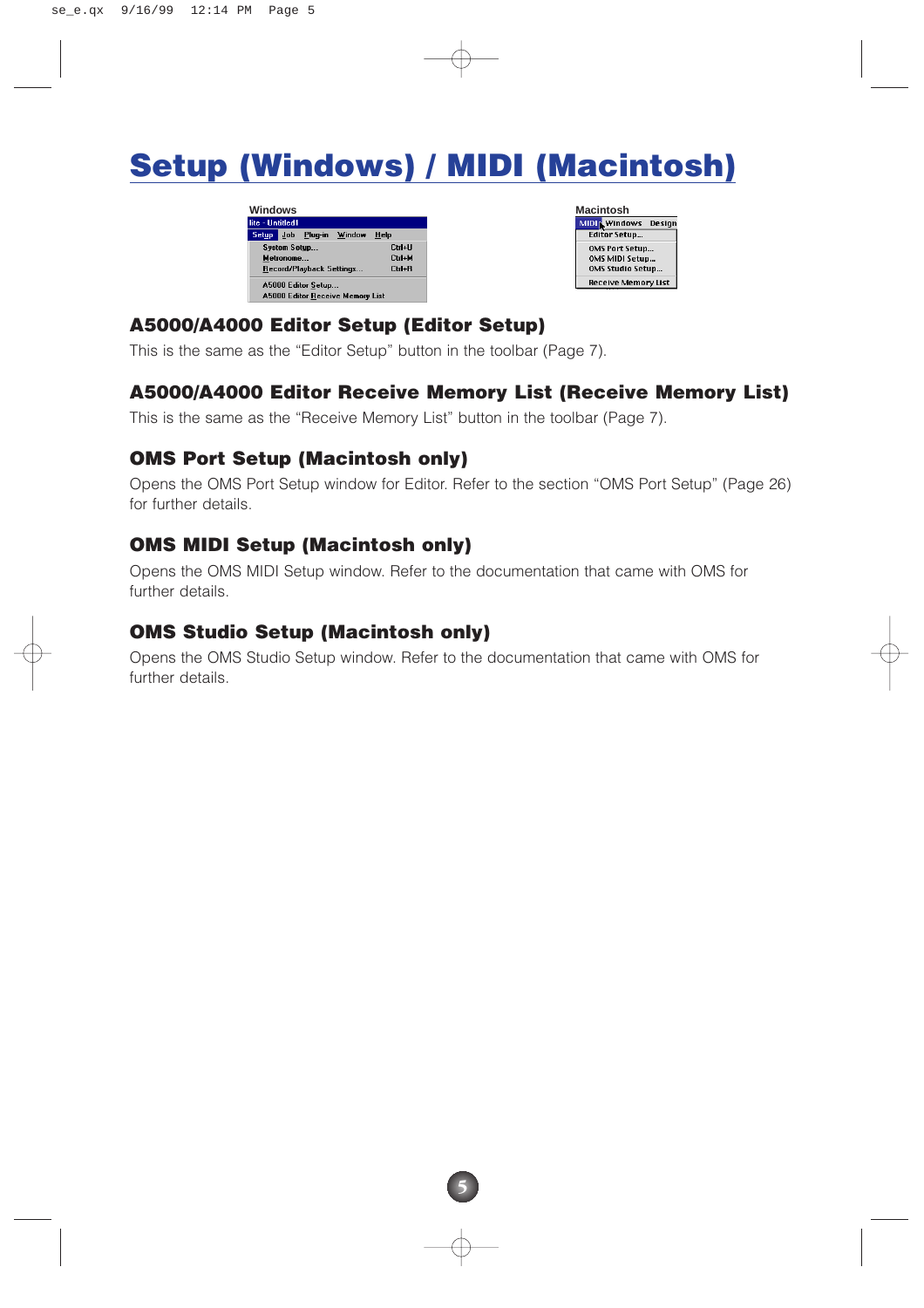# **The Memory List Window**

When you start Editor, you will first see the Memory List Window consisting of tabs, each representing the program, sample bank or sample in your A5000/A4000. When you choose to edit a program, sample bank or sample from the Memory List Window by double-clicking it, the Edit Window will be opened.

| Program     | SampleBank   Sample |     |     |     |     |
|-------------|---------------------|-----|-----|-----|-----|
| <b>WILE</b> | 025                 | 049 | 073 | 097 | 121 |
| 002         | 026                 | 050 | 074 | 098 | 122 |
| 003         | 027                 | 051 | 075 | 099 | 123 |
| 004         | 028                 | 052 | 076 | 100 | 124 |
| 005         | 029                 | 053 | 077 | 101 | 125 |
| 006         | 030                 | 054 | 078 | 102 | 126 |
| 007         | 031                 | 055 | 079 | 103 | 127 |
| 008         | 032                 | 056 | 080 | 104 | 128 |
| 009         | 033                 | 057 | 081 | 105 |     |
| 010         | 034                 | 058 | 082 | 106 |     |
| 011         | 035                 | 059 | 083 | 107 |     |
| 012         | 036                 | 060 | 084 | 108 |     |
| 013         | 037                 | 061 | 085 | 109 |     |
| 014         | 038                 | 062 | 086 | 110 |     |
| 015         | 039                 | 063 | 087 | 111 |     |
| 016         | 040                 | 064 | 088 | 112 |     |
| 017         | 041                 | 065 | 089 | 113 |     |
| 018         | 042                 | 066 | 090 | 114 |     |
| 019         | 043                 | 067 | 091 | 115 |     |
| 020         | 044                 | 068 | 092 | 116 |     |
| 021         | 045                 | 069 | 093 | 117 |     |
| 022         | 046                 | 070 | 094 | 118 |     |
| 023         | 047                 | 071 | 095 | 119 |     |
| 024         | 048                 | 072 | 096 | 120 |     |

#### **1 Toolbar**

This area holds the buttons controlling Editor (Page 7).

#### **2 Tabs**

Click any of these to view the list of program, sample bank or sample.

#### **3 List**

This area shows all the programs, sample banks or samples as a scrollable list.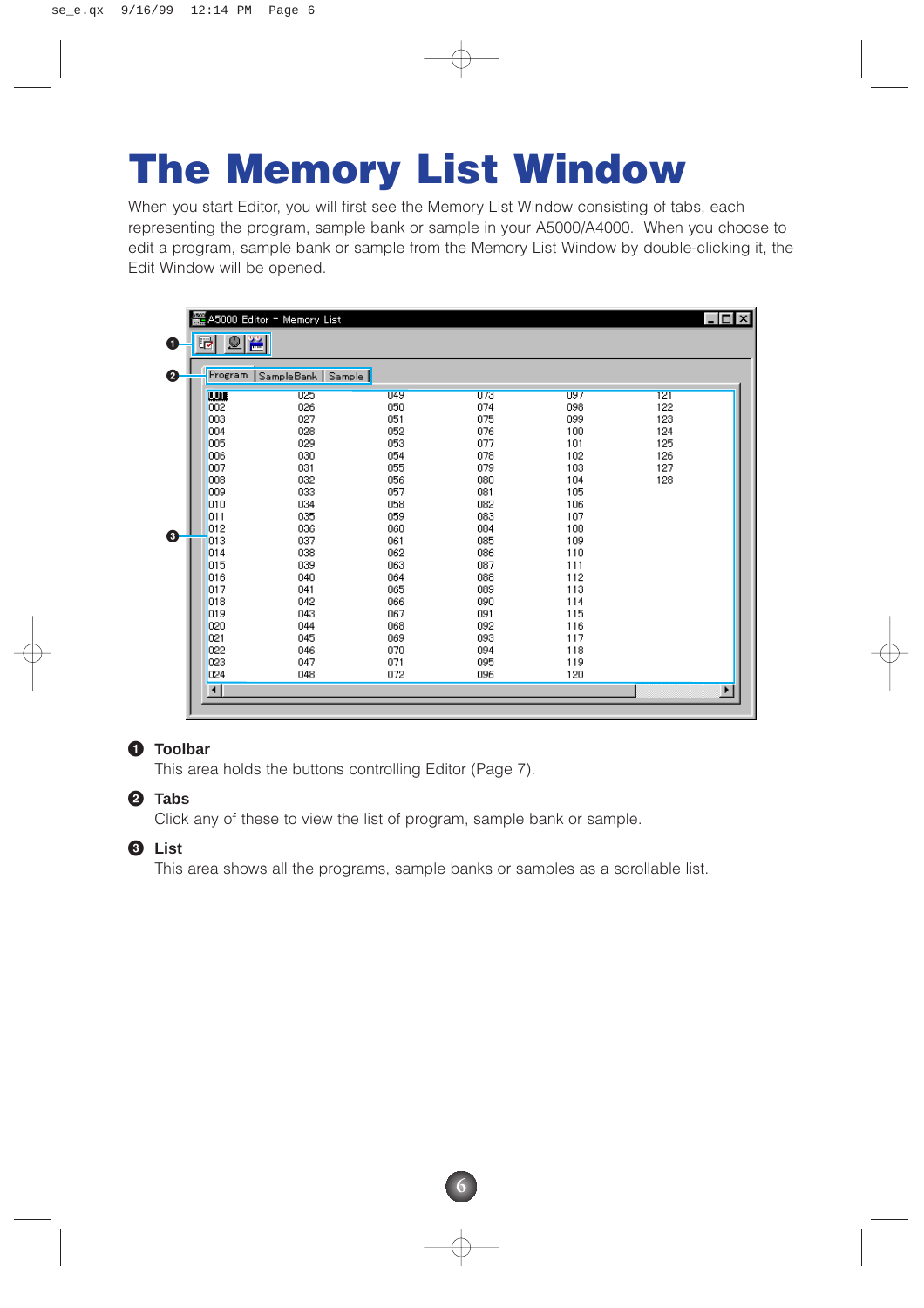### **The Toolbar (Memory List Window)**



#### **1 "Editor Setup" button**

Click this to open the "Editor Setup" dialog and specify the MIDI Out port settings.

#### **"Editor Setup" Dialog**

This is where you set up the Editor to allow the transmission of edited data to your A5000/A4000. Click the [OK] button to apply the settings and quit the dialog. Click the [Cancel] button to quit without applying the settings.

|                           | <b>Setup Dialog</b><br>$\vert x \vert$                                                                                                                                                                                                 |
|---------------------------|----------------------------------------------------------------------------------------------------------------------------------------------------------------------------------------------------------------------------------------|
| (1)                       | MIDI Out Port:<br>YAMAHA CBX A Driver                                                                                                                                                                                                  |
| $\bf(2)$<br>$\circled{3}$ | MIDI Ch:<br>Device No. :                                                                                                                                                                                                               |
|                           | $\overline{OK}$<br>Cancel                                                                                                                                                                                                              |
| (1)                       | "MIDI Out Port:" Click this and choose the MIDI Out port. You can use the Voice Editor to<br>control and edit the device connected to this port. Select the port which<br>has been assigned to your A5000/A4000 within XGworks (lite). |
|                           | <b>DINOTE</b> If you are using a Macintosh, the MIDI Out Port setting is assigned in the OMS Port Setup. For<br>further details, see section "OMS Settings." (Page 27)                                                                 |
|                           | (2) "MIDI Ch:" ……………………………Click this and choose the MIDI Out channel. This is used when<br>monitoring sounds using the on-screen keyboard in the Edit Windows.                                                                         |
| $\bf(3)$                  | "Device No.:" Click this and choose the MIDI device number of your A5000/A4000.                                                                                                                                                        |

#### **2 "Receive Memory List" button**

Click this to receive all the programs, sample banks or samples data in bulk from your A5000/A4000.

#### **3 "Edit Window" button**

Click this to open the Edit Window for the selected program, sample bank or sample in the list.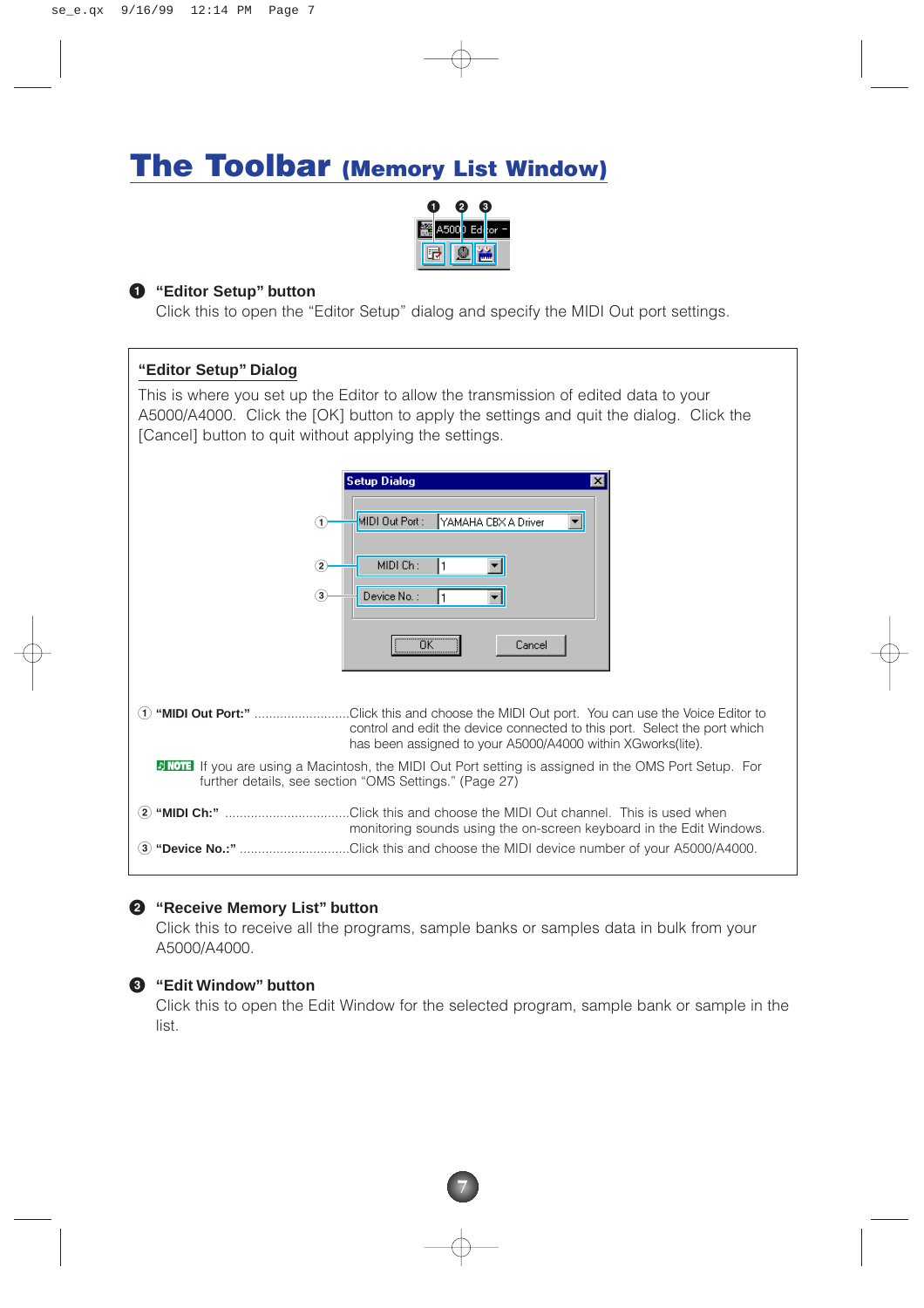# **Program Edit Window**

The Program Edit Window allows you to edit the parameters related to the A5000/A4000 programs. The edited data are transmitted to the A5000/A4000 via MIDI in realtime. For information on each parameter, refer to the A5000/A4000 Owner's Manual.

#### **1 The Toolbar**

This area includes the buttons controlling the Edit Window (P.24).

#### **2 "EFFECT/SETUP" and "CONTROL"Tabs**

Click the tabs to switch between the "EFFECT/SETUP" and "CONTROL" pages.

#### **3 Keyboard button**

Click or drag this to hear the edited results.

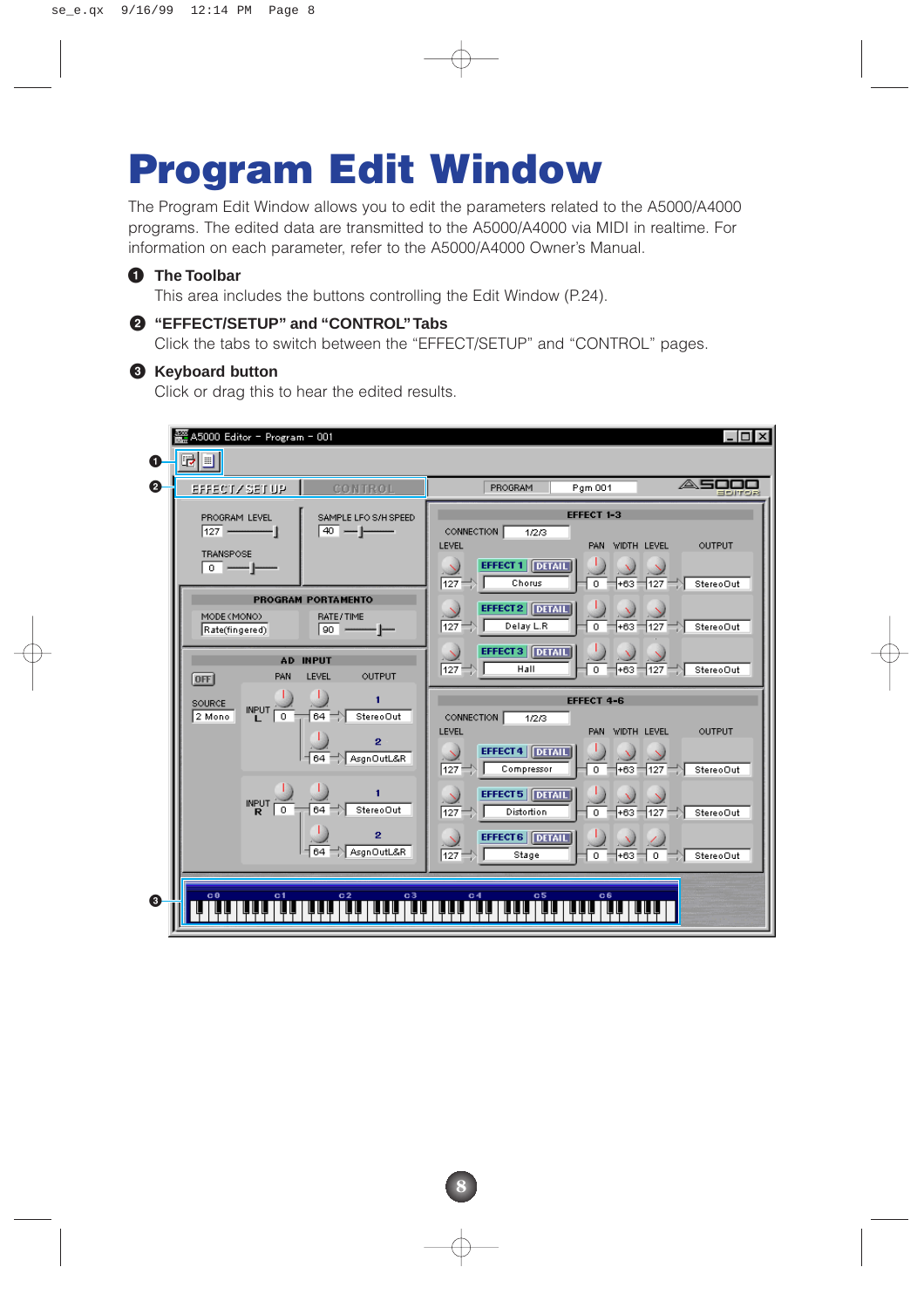### **EFFECT/SETUP page**



#### **1 PROGRAM LEVEL**

Sets the program volume.

#### **2 TRANSPOSE**

Sets the pitch of the entire program in semitone intervals.

#### **3 SAMPLE LFO S/H SPEED**

Sets the frequency of the LFO S/H waveform. Higher values produce higher speed.

#### **PROGRAM PORTAMENTO unit**

#### **4 MODE (MONO)**

Selects the PROGRAM PORTAMENTO mode. The mode indicated in parenthesis is effective only when the sample that uses the PROGRAM PORTAMENTO is in the mono mode.

#### **5 RATE/TIME**

Sets the PROGRAM PORTAMENTO rate or time.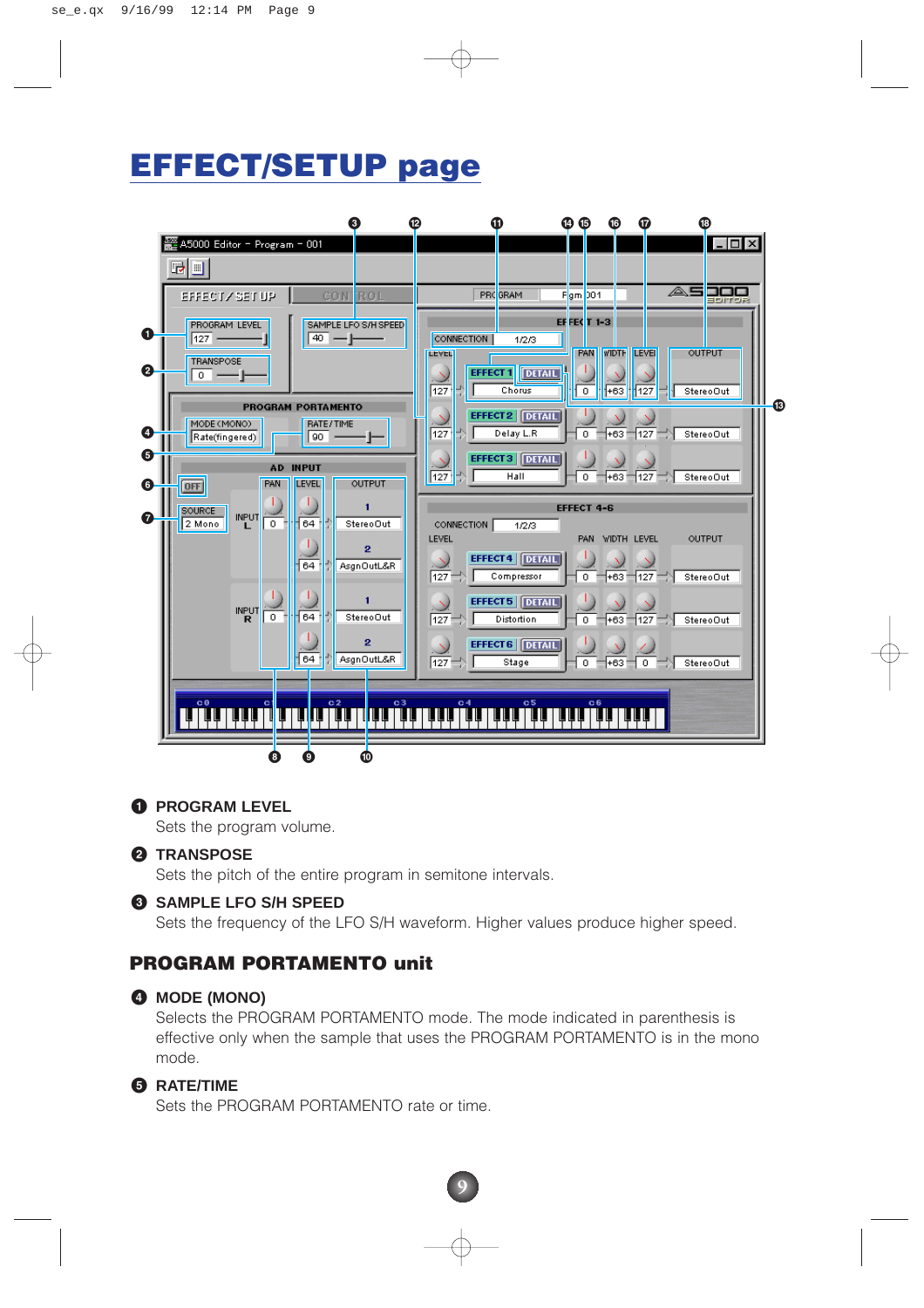#### **AD INPUT unit**



#### **6 AD INPUT ON/OFF**

Turns the AD INPUT function on or off.

#### **7 SOURCE**

Sets the input source of the AD INPUT.

#### **8 PAN**

Sets the pan position of the input signal via the AD INPUT function. If the source is set to 2Mono, separate settings for INPUT L and INPUT R are available.

#### **9 LEVEL**

Sets the levels for OUTPUT 1 and OUTPUT 2, respectively. If the source is set to 2Mono, separate settings for INPUT L and INPUT R are available.

#### **) OUTPUT**

Selects the output destination of the input signal via the AD INPUT function. Two independent stereo outputs are available for OUTPUT 1 and 2. If the source is set to 2Mono, separate settings are available for INPUT L and INPUT R for both OUTPUT 1 and 2, for a total of four independent stereo outputs.

#### **EFFECT1-3 unit**

#### **! CONNECTION**

Sets the connections for EFFECT 1, 2 and 3.

**@ LEVEL**

Sets the input levels for EFFECT 1, 2 and 3.

#### **# DETAIL**

Opens the EFFECT 1, 2 and 3 dialog for editing in detail.

#### **\$ EFFECT TYPE**

Shows the effect types assigned to EFFECT 1, 2 and 3. Click the boxes to see the effect type list and assign other effects.

**% PAN**

Sets the output pan positions for EFFECT 1, 2 and 3.

**^ WIDTH**

Sets the output pan widths for EFFECT 1, 2 and 3.

**& LEVEL**

Sets the output levels for EFFECT 1, 2 and 3.

#### **\* OUTPUT**

Selects the output destination for EFFECT 1, 2 and 3. This function is not available for an effect block which is connected to another effect block.

#### **EFFECT4-6 unit**

The same functions are provided for EFFECT 4, 5 and 6 as for EFFECT 1, 2 and 3 above. This unit is not available for the A4000.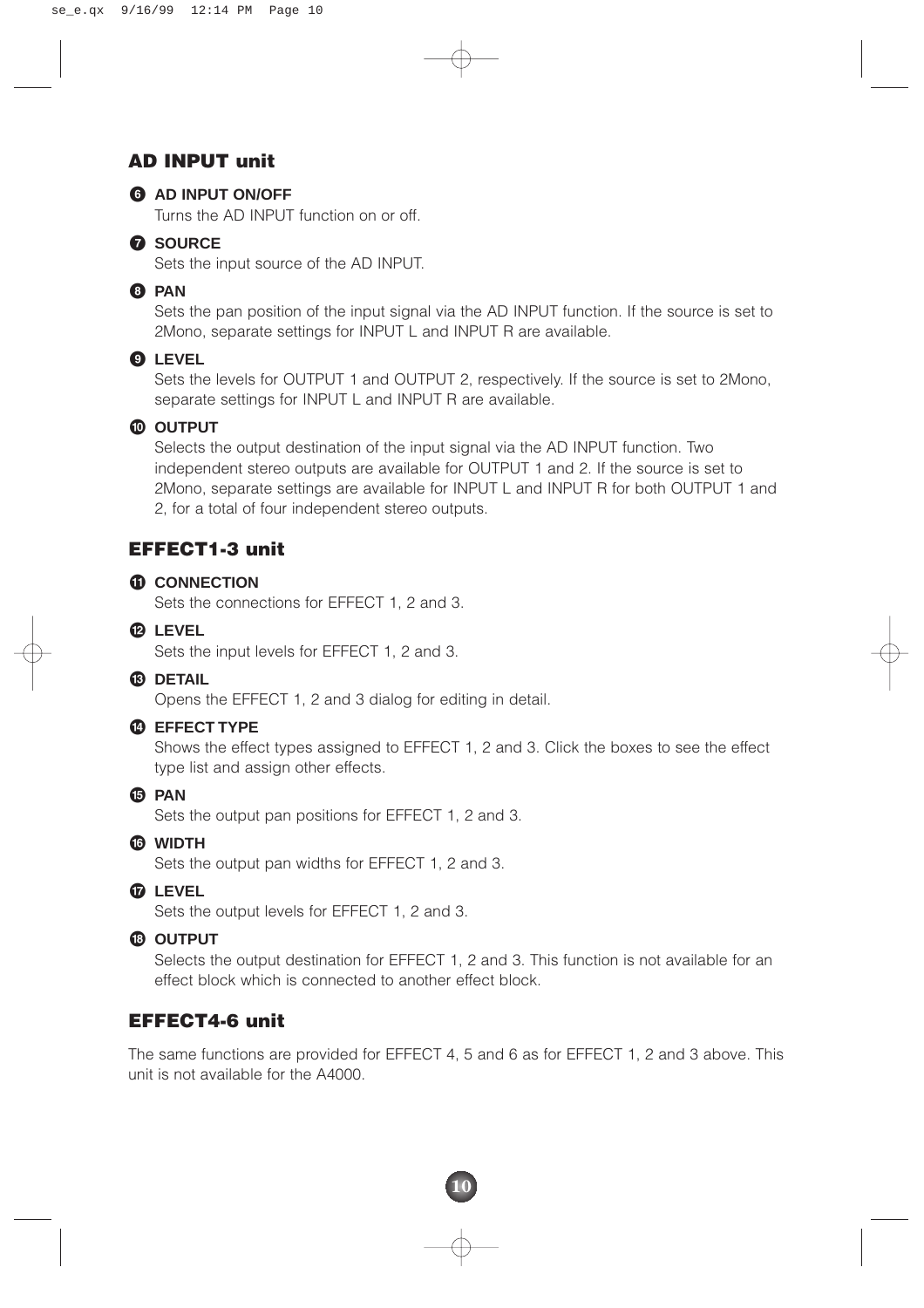### **CONTROL page**



#### **PROGRAM CONTROL unit**

#### **1 DEVICE**

Selects the control devices for PROGRAM CONTROLs 1 through 4.

#### **2 FUNCTION**

Selects the control functions for PROGRAM CONTROLs 1 through 4.

#### **3 RANGE**

Selects the control value ranges for PROGRAM CONTROLs 1 through 4.

**11**

#### **4 TYPE**

Selects the control methods for PROGRAM CONTROLs 1 through 4.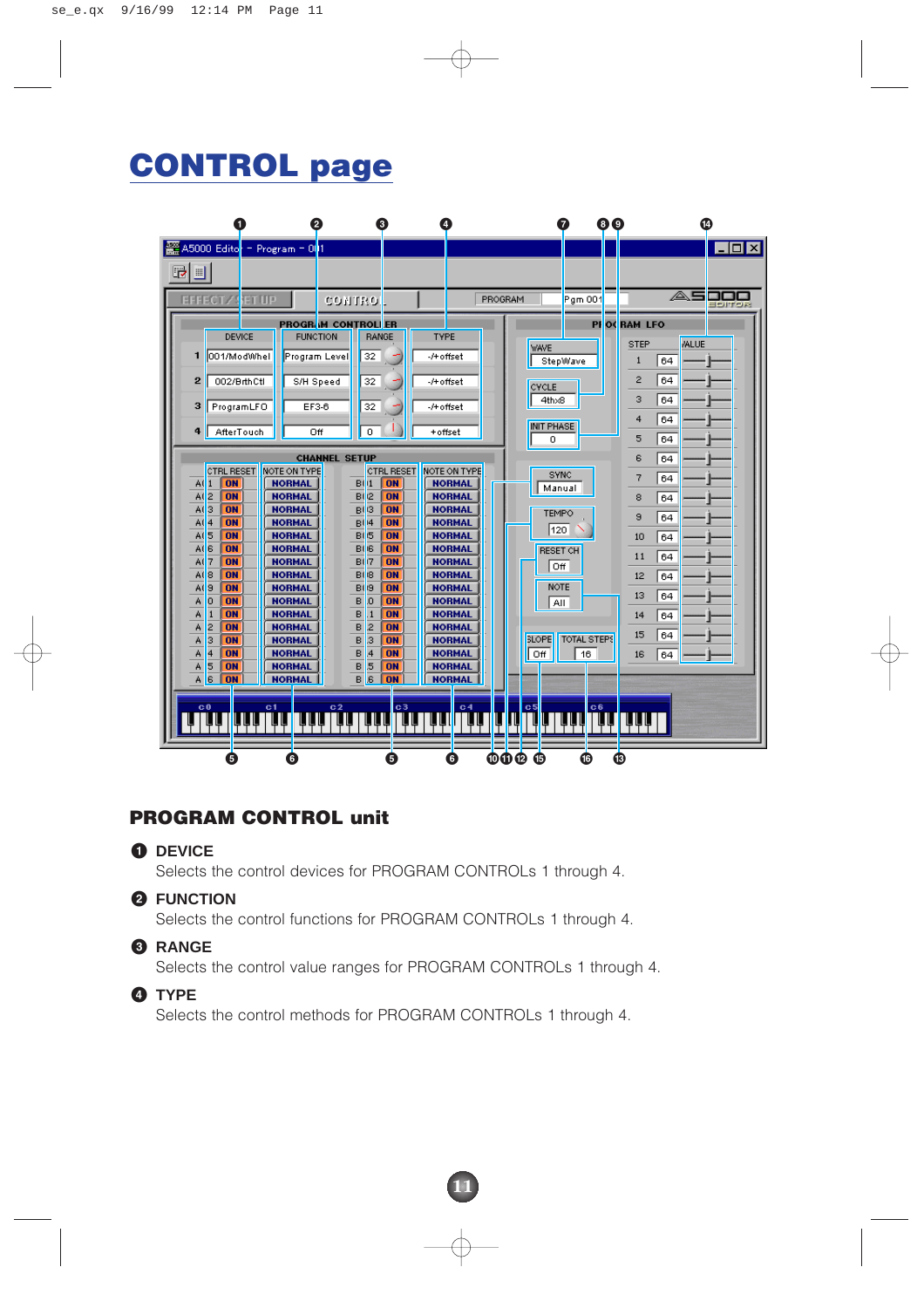#### **CHANNEL SETUP unit**

#### **5 CTRL RESET**

Determines whether the control value is reset or maintained for each MIDI channel when the program is switched by a program change message or other mean. Select ON to reset or NO to maintain. MIDI channels B01 through B16 are not available on the A4000.

#### **6 NOTE ON TYPE**

Selects the type of playback which will occur when note-on messages are received for each MIDI channel. MIDI channels B01 through B16 are not available on the A4000.

#### **PROGRAM LFO unit**

#### **7 WAVE**

Selects the PROGRAM LFO waveform. The selected waveform is used to modulate the sound in synchronization with the received MIDI clock and the playback tempo.

#### **8 CYCLE**

Selects the note type corresponding to the one PROGRAM LFO cycle.

#### **9 INIT PHASE**

Selects the initial phase of the PROGRAM LFO.

#### **) SYNC**

Selects the PROGRAM LFO synchronization method. MANUAL allows the PROGRAM LFO to be synchronized to the specified tempo, and MIDI allows the PROGRAM LFO to be synchronized to a received MIDI clock.

#### **! TEMPO**

Sets the tempo for MANUAL synchronization. This has no effect when MIDI synchronization is selected.

#### **@ RESET CH**

Specifies the MIDI channel via which a received note-on message will initialize the phase of the PROGRAM LFO when MANUAL synchronization is selected. This has no effect when MIDI synchronization is selected.

#### **# NOTE**

Specifies the note number which will initialize the phase of PROGRAM LFO. This has no effect when MIDI synchronization is selected.

#### **\$ VALUE**

Sets the values for STEP 1 through 16 of the step wave waveform. This has no effect on waves other than the step wave.

#### **% SLOPE**

Selects the method by which the step wave steps will be smoothly connected. This has no effect on waves other than the step wave.

#### **^ TOTAL STEPS**

Sets the total number of steps for the step wave. Values for steps beyond the total step number have no effect.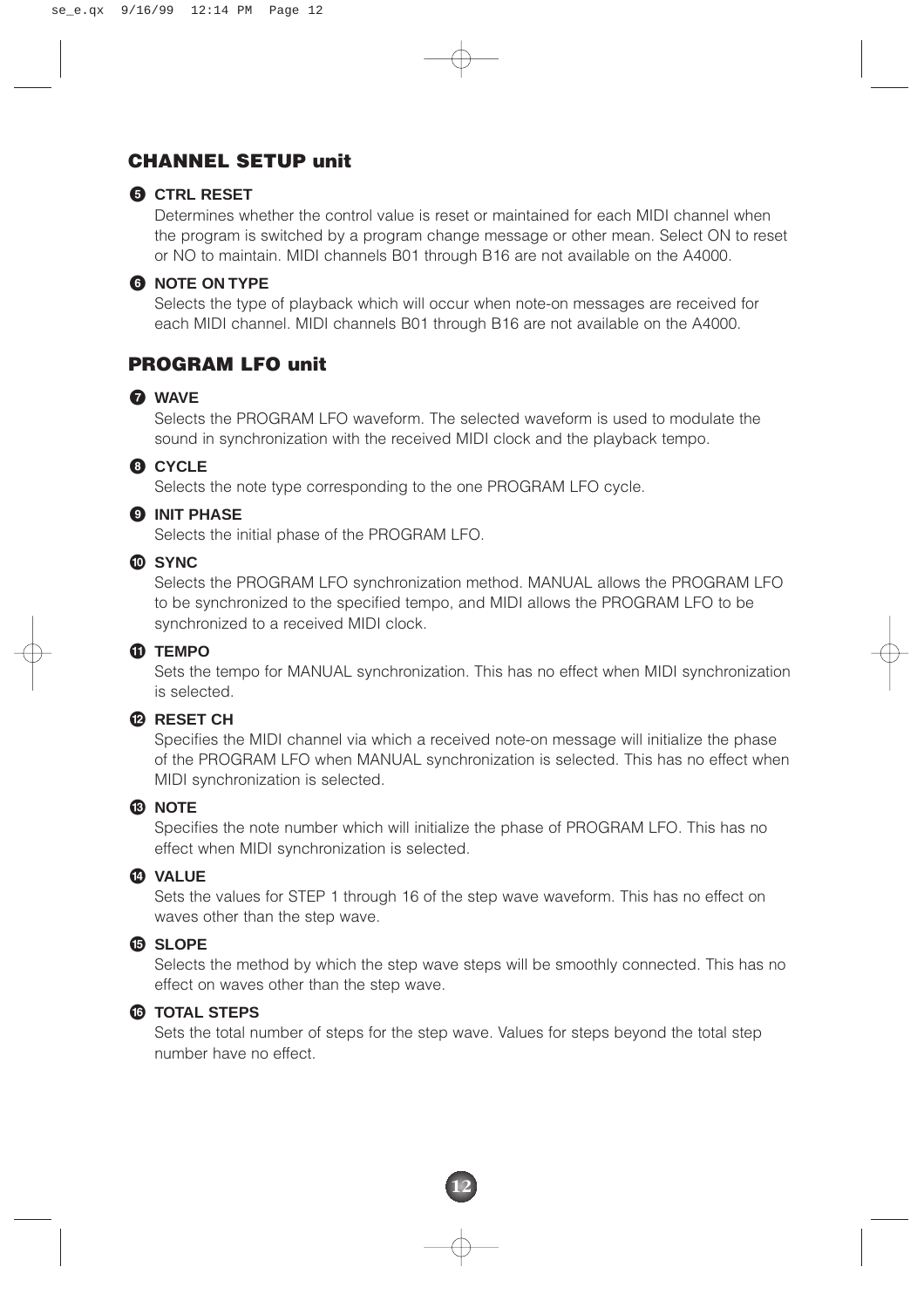# **Sample Edit Window**

The Sample Edit Window allows you to edit the parameters related to the A5000/A4000 sample banks or samples. The edited data are transmitted to the A5000/A4000 via MIDI in realtime. For information on each parameter, refer to the A5000/A4000 Owner's Manual.

|   | 쬺 A5000 Editor - SampleBank - Efx Bank<br>$ \Box$ $\times$ |                                      |                                                                                                                   |  |  |  |  |  |
|---|------------------------------------------------------------|--------------------------------------|-------------------------------------------------------------------------------------------------------------------|--|--|--|--|--|
| O | <u>rij</u>                                                 |                                      |                                                                                                                   |  |  |  |  |  |
| 0 | FILTER<br><b>MAP/OUT</b>                                   | <b>LEO/MIDI/CONTROL</b><br>EG.       | △5<br>Efx Bank<br>391TO                                                                                           |  |  |  |  |  |
|   |                                                            | <b>PITCH</b>                         | <b>EXPAND</b>                                                                                                     |  |  |  |  |  |
|   | <b>LEVEL</b><br>100 <b>DN</b>                              | COARSE<br><b>ON</b><br>$\circ$       | <b>WIDTH</b><br><b>DETUNE</b><br><b>ON</b><br>0<br>63<br><b>ON</b>                                                |  |  |  |  |  |
|   | PAN<br><b>ON</b><br>$\circ$                                | <b>FINE</b>                          | DEPHASE<br>$\circ$<br>ON                                                                                          |  |  |  |  |  |
|   | VELOCITY SENSITIVITY<br>$ ON $ —  <br>$\mathbf{0}$         | <b>BANDOM</b><br>OFF<br>0            | <b>SAMPLE PORTAMENTO</b><br>MODE(MONO)<br>RATE/TIME                                                               |  |  |  |  |  |
|   | POLY/MONO<br> ON <br>Poly                                  | <b>FIXED</b><br><b>OFF</b><br>Off    | 90<br>ON<br>Rate (fingered)<br><b>ON</b>                                                                          |  |  |  |  |  |
| 0 | <b>KEY RANGE</b><br>ORIGINAL                               | <b>VELOCITY RANGE</b><br><b>HIGH</b> | <b>LEVEL SCALING</b><br><b>BREAK POINT</b><br><b>ON</b><br>LEVEL<br>ON                                            |  |  |  |  |  |
|   |                                                            | 127<br> ON                           | $C - 2$<br>127<br>⇕<br>1 <br>1 <sup>1</sup>                                                                       |  |  |  |  |  |
|   | <b>LOW</b><br><b>HIGH</b>                                  | <b>LOW</b><br> ON <br>0              | G 8<br>2 <br>127<br>2 <br>-1                                                                                      |  |  |  |  |  |
|   | KEY X-FADE<br>Off<br><b>OFF</b>                            | HIGH X-FADE<br>[0F]<br>0             | <b>OUTPUT</b><br>LEVEL<br>OUTPUT                                                                                  |  |  |  |  |  |
|   |                                                            | LOW X-FADE<br>[OFF]<br>$\circ$       | 127   <br> ON <br>StereoOut<br><b>ON</b>                                                                          |  |  |  |  |  |
|   |                                                            |                                      | 2<br>$\boxed{127}$ $\boxed{\bigcirc}$ $\boxed{ON}$ $\rightarrow$ $\boxed{\bigcirc}$<br>AsgnOutL&R<br>$\boxed{ON}$ |  |  |  |  |  |
|   |                                                            |                                      |                                                                                                                   |  |  |  |  |  |
| ø | c <sub>0</sub><br>c1                                       | $\frac{c_2}{\ \cdot\ }$<br>c3        | c <sub>5</sub><br>C <sub>4</sub><br>C6                                                                            |  |  |  |  |  |
|   |                                                            |                                      |                                                                                                                   |  |  |  |  |  |

#### **1 The Toolbar**

This area includes the buttons controlling the Sample Edit Window (P.24).

#### **2 "MAP/OUT", "FILTER", "EG" and "LFO/MIDI/CONTROL" tabs**

Click the tabs to switch between the "MAP/OUT", "FILTER", "EG" and "LFO/MIDI/CONTROL" pages.

#### **3 ON/OFF button**

Determines whether the sample bank values or the individual sample values will be effective for each parameter or parameter group. Select ON to make the sample bank values effective, or OFF to make the inbdividual sample values effective (the sample bank values are ignored). This button appears only when a sample bank is being edited. If you change a parameter value this parameter is automatically turned ON.

**13**

#### **4 Keyboard button**

Click or drag this to hear the edited results.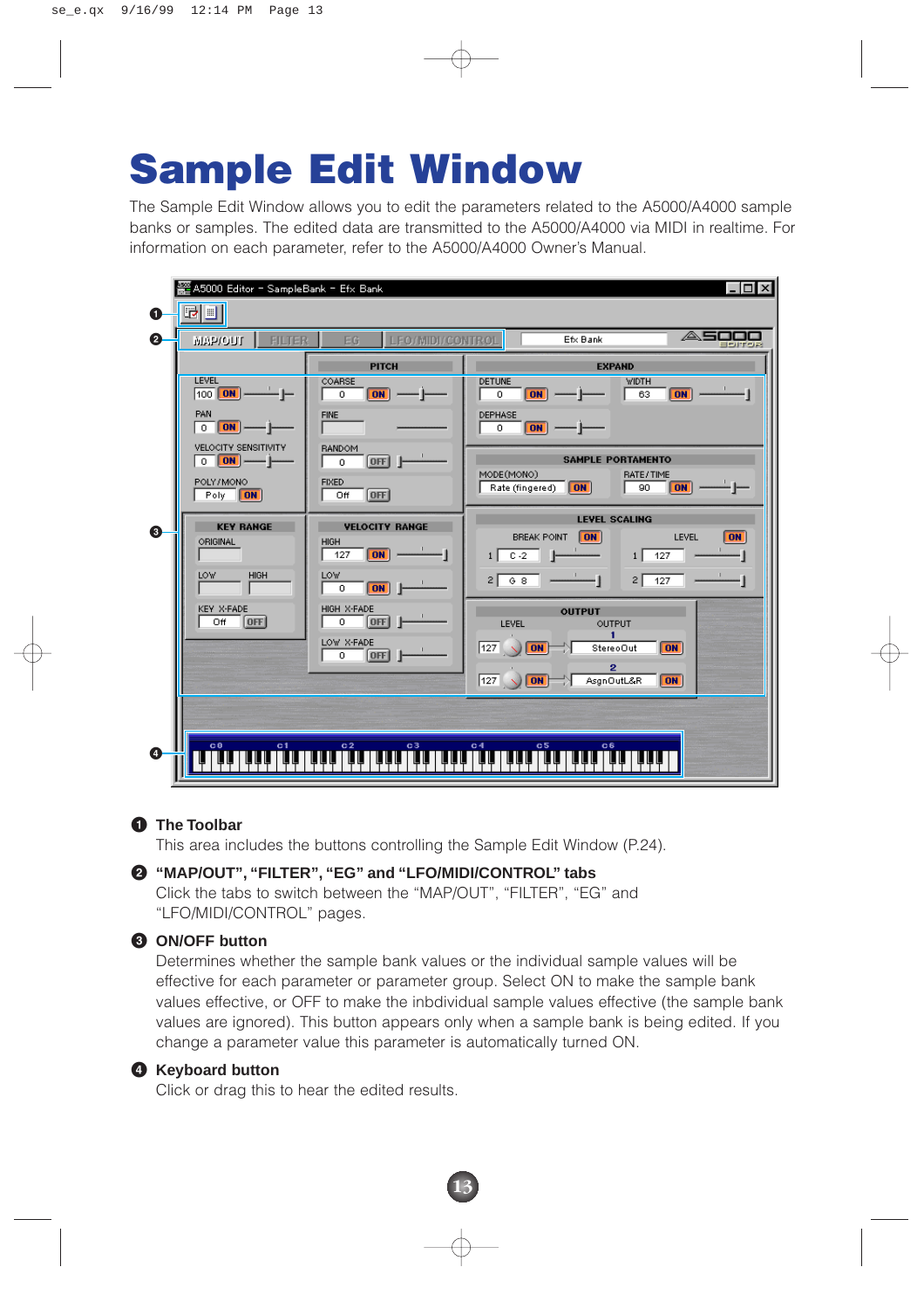### **MAP/OUT page**

|        | A5000 Editor - Sample - Special Efx    |                                         |                         |                         |                                         |                               |                          |                    |                 | $\Box$ |   |
|--------|----------------------------------------|-----------------------------------------|-------------------------|-------------------------|-----------------------------------------|-------------------------------|--------------------------|--------------------|-----------------|--------|---|
|        | GU                                     |                                         |                         |                         |                                         |                               |                          |                    | $\triangle$ 500 |        |   |
|        | <b>NIAP/OUT</b>                        | <b>FILTER</b>                           | EG.                     | <b>LFO/MIDI/CONTROL</b> |                                         |                               | Special Efx              |                    |                 | EDITOR |   |
| O      | <b>LEVEL</b><br>100                    | $\boldsymbol{\Theta}$                   | COARSE<br>$\circ$       | <b>PITCH</b>            | DETUNE<br>$\bf \bf \Phi$<br>$\mathbf 0$ |                               | <b>EXPAND</b>            | <b>WIDTH</b><br>63 |                 |        | ⊕ |
|        | PAN                                    |                                         | <b>FINE</b>             |                         | <b>DEPHASE</b>                          |                               |                          |                    |                 |        |   |
| ❷      | $\circ$<br><b>VELOCITY SENSITIVITY</b> | $\boldsymbol{\Phi}$                     | $-20$<br><b>RANDOM</b>  |                         | (18)<br>$\circ$                         |                               |                          |                    |                 |        |   |
| ❸      | $\,0\,$                                | $\bf \Phi$                              | $\circ$                 |                         | MODE(MONO)                              |                               | <b>SAMPLE PORTAMENTO</b> | <b>RATE/TIME</b>   |                 |        |   |
| Ø      | POLY/MONO<br>Poly                      | $\boldsymbol{\boldsymbol{\varnothing}}$ | <b>FIXED</b><br>Off     |                         | ☎                                       | Rate (fingered)               |                          | 90                 |                 |        | ⊕ |
|        | <b>KEY RANGE</b>                       |                                         |                         | <b>VELOCITY RANGE</b>   |                                         |                               | <b>LEVEL SCALING</b>     |                    |                 |        |   |
| 6      | ORIGINAL<br>C <sub>3</sub>             | $\bigcirc$                              | HIGH<br>127             |                         | $\bullet$                               | <b>BREAK POINT</b><br>$C - 2$ |                          | 127                | LEVEL           |        | ⊛ |
| 0      | <b>LOW</b><br><b>HIGH</b><br>$C - 2$   | $\left( 14\right)$<br>G 8               | LOW<br>0                |                         | $\mathbf{2}$                            | G 8                           |                          | 2 <br>127          |                 |        |   |
| Ø<br>❸ | <b>KEY X-FADE</b><br>Off               | 05                                      | <b>HIGH X-FADE</b><br>0 |                         |                                         |                               | <b>OUTPUT</b>            |                    |                 |        |   |
|        |                                        |                                         | LOW X-FADE              |                         | LEVEL<br>127                            |                               | OUTPUT<br>StereoOut      |                    |                 |        |   |
|        |                                        | $\overline{16}$                         | 0                       |                         | 2                                       |                               | 2                        |                    |                 |        | ⊕ |
|        |                                        |                                         |                         |                         | 127                                     |                               | AsgnOutL&R               |                    |                 |        |   |
|        |                                        |                                         |                         |                         |                                         |                               |                          |                    |                 |        |   |
|        | C <sub>0</sub>                         | c <sub>1</sub>                          | C <sub>2</sub>          | c3                      | C <sub>4</sub>                          | c5                            | C6                       |                    |                 |        |   |
|        |                                        |                                         |                         |                         |                                         |                               |                          |                    |                 |        |   |

#### **1 LEVEL**

Sets the volume level.

#### **2 PAN**

Sets the pan position.

#### **3 VELOCITY SENSITIVITY**

Sets the velocity sensitivity to control the volume level.

#### **4 POLY/MONO**

Selects polyphonic or mono playback.

#### **KEY RANGE unit**

#### **5 ORIGINAL**

Specifies the original key note number at which the sample sounds at its original pitch. This cannot be set when a sample bank is being edited.

#### **6 LOW**

Sets the lowest key note number for the sample's key range. This cannot be set when a sample bank is being edited.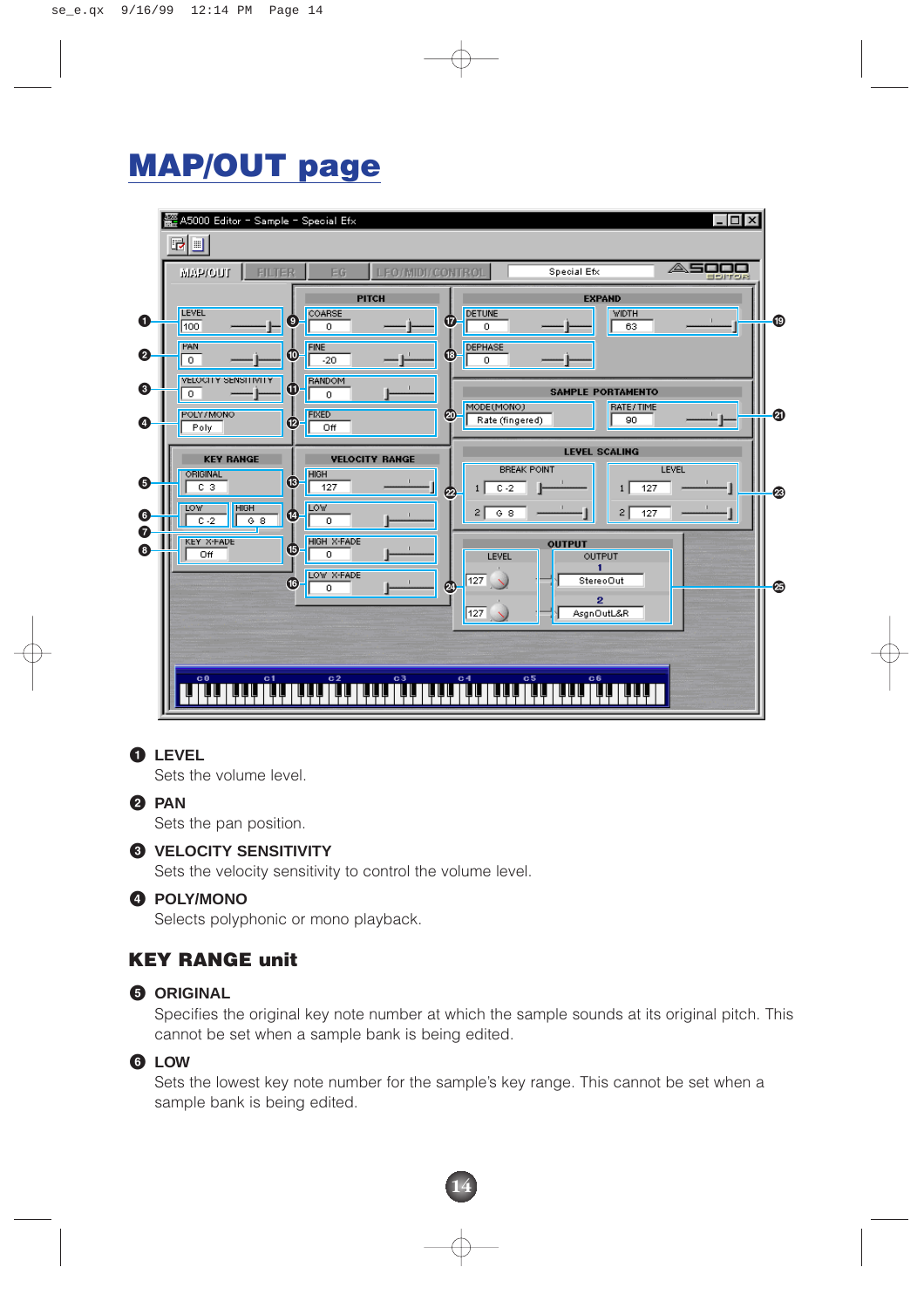#### **7 HIGH**

Sets the highest key note number for the sample's key range. This cannot be set when a sample bank is being edited.

#### **8 KEY X-FADE**

Turns key crossfade OFF or ON.

#### **PITCH unit**

#### **9 COARSE**

Adjusts the sample's pitch in semitone intervals.

**) FINE**

Fine-tunes the sample's pitch. This cannot be set when a sample bank is being edited.

#### **! RANDOM**

Sets the amount of random pitch variation.

**@ FIXED**

Determines whether the sample sounds at the same pitch over the entire key range or not.

#### **VELOCITY RANGE unit**

**# HIGH**

Sets the maximum velocity for the velocity range.

**\$ LOW**

Sets the minimum velocity for the velocity range.

**% HIGH X-FADE**

Sets the crossfade depth at the maximum velocity.

#### **^ LOW X-FADE**

Sets the crossfade depth at the minimum velocity.

#### **EXPAND unit**

- **& DETUNE** Sets the detune depth.
- **\* DEPHASE**

Sets the dephase depth.

**( WIDTH**

Sets the pan width for the detuned or dephased sound.

#### **SAMPLE PORTAMENTO unit**

#### **º MODE (MONO)**

Selects the sample portamento mode. The mode in parentheses is effective only when the sample or sample bank is set to the mono mode.

#### **¡ RATE/TIME**

Sets the portamento rate or time.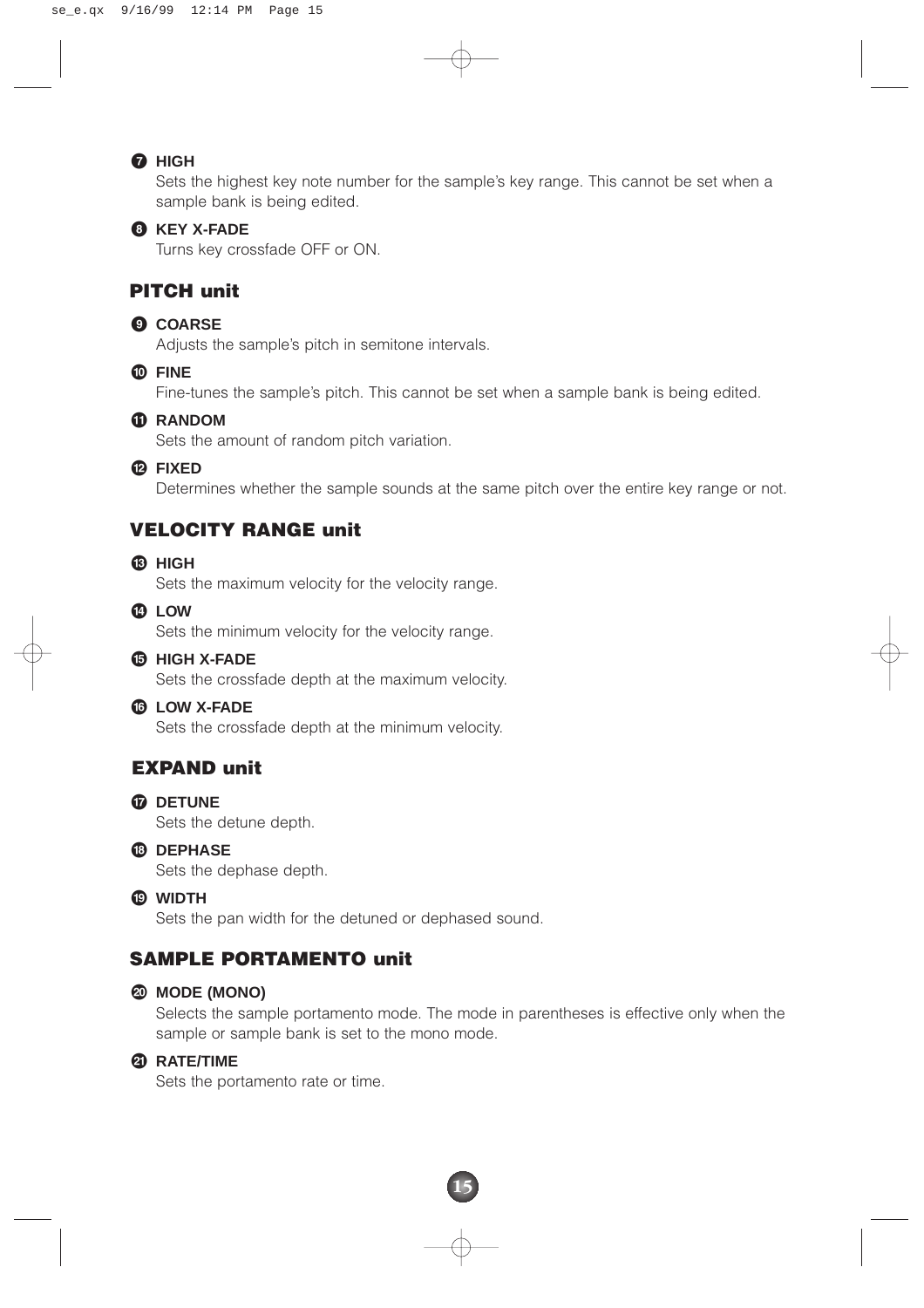#### **LEVEL SCALING unit**

#### **™ BREAK POINT**

Sets the note number for level scaling BREAK POINT 1, 2.

**£ LEVEL**

Sets the BREAK POINT 1, 2 volume level.

#### **OUTPUT unit**

#### **¢ LEVEL**

Sets the OUTPUT 1, 2 volume level.

#### **∞ OUTPUT**

Selects the output destination of the sample or sample bank. Two independent stereo outputs are available for OUTPUT 1 and 2.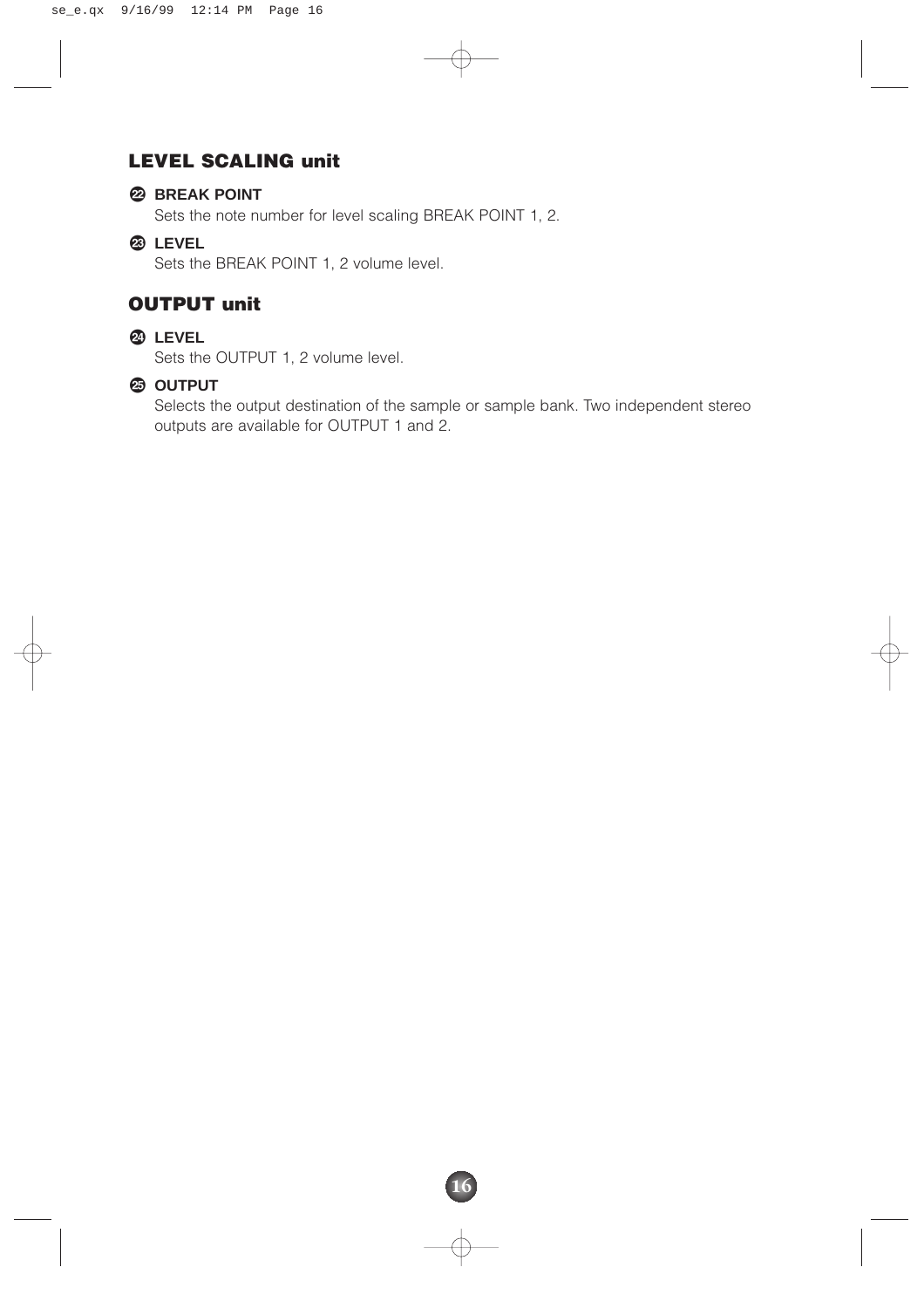### **FILTER page**

|             | $\Box$<br>▓ A5000 Editor = Sample = Special Efx<br>$\mathbb{F}[\mathbb{F}]$                                                                                                                                                                                                                                                                                                   |            |
|-------------|-------------------------------------------------------------------------------------------------------------------------------------------------------------------------------------------------------------------------------------------------------------------------------------------------------------------------------------------------------------------------------|------------|
|             | <b>ASOOO</b><br>Special Efx<br><b>LFO/MIDI/CONTROL</b><br>FILTER<br><b>MAP/OUT</b><br>EG.                                                                                                                                                                                                                                                                                     |            |
| $\mathbf 0$ | <b>FILTER</b><br>$\frac{CUTOFF}{22}$<br>VELOCITY $\rightarrow$ CUTOFF<br>TYPE<br>LPF+Peak<br>$\circ$<br>$\frac{2}{2}$<br>VELOCITY $\rightarrow$ Q/WIDTH<br>$\circ$<br><b>DISTANCE</b><br>$\boldsymbol{Q}$<br>41                                                                                                                                                               | 0<br>0     |
| $\bullet$   | <b>FILTER GAIN</b><br>$\boldsymbol{\Theta}$<br>$\circ$<br>EQ<br><b>FILTER SCALING</b><br>FREQUENCY (Hz)<br><b>CUTOFF</b><br><b>BREAK POINT</b><br>$\boldsymbol{\Theta}$<br>Peak/Dip<br>630<br>TYPE<br>$C - 2$<br>0<br>$\mathbf{1}$<br>$\boldsymbol{\circledcirc}$<br>BAIN(dB)<br>$_{\textbf{\tiny{(10)}}}$<br>9<br> 2 <br>G.8<br>2<br>0<br><b>WIDTH</b><br>$\mathbf 0$<br>1.0 | $\bigcirc$ |
|             | c3<br>c <sub>5</sub><br>c <sub>1</sub><br>C <sub>2</sub><br>C <sub>4</sub><br>C6<br>C <sub>0</sub>                                                                                                                                                                                                                                                                            |            |

#### **Edit Operation on the Graph**

Drag the "■" marker toward the arrow mark to set the parameter on the graph.

**DNOTE** "" markers may be overlapped sometimes.

#### **FILTER unit**

**1** TYPE

Sets the filter type.

**2 CUTOFF**

Sets the filter cutoff frequency.

#### **3 Q/WIDTH**

Sets the filter resonance depth or band width for the band pass filter.

#### **4 DISTANCE**

Sets the distance between the cutoff frequencies of the two filters when a combined filter type is selected.

#### **5 FILTER GAIN**

Sets the filter output level. The sound may become distorted if the Q/WIDTH is set too high.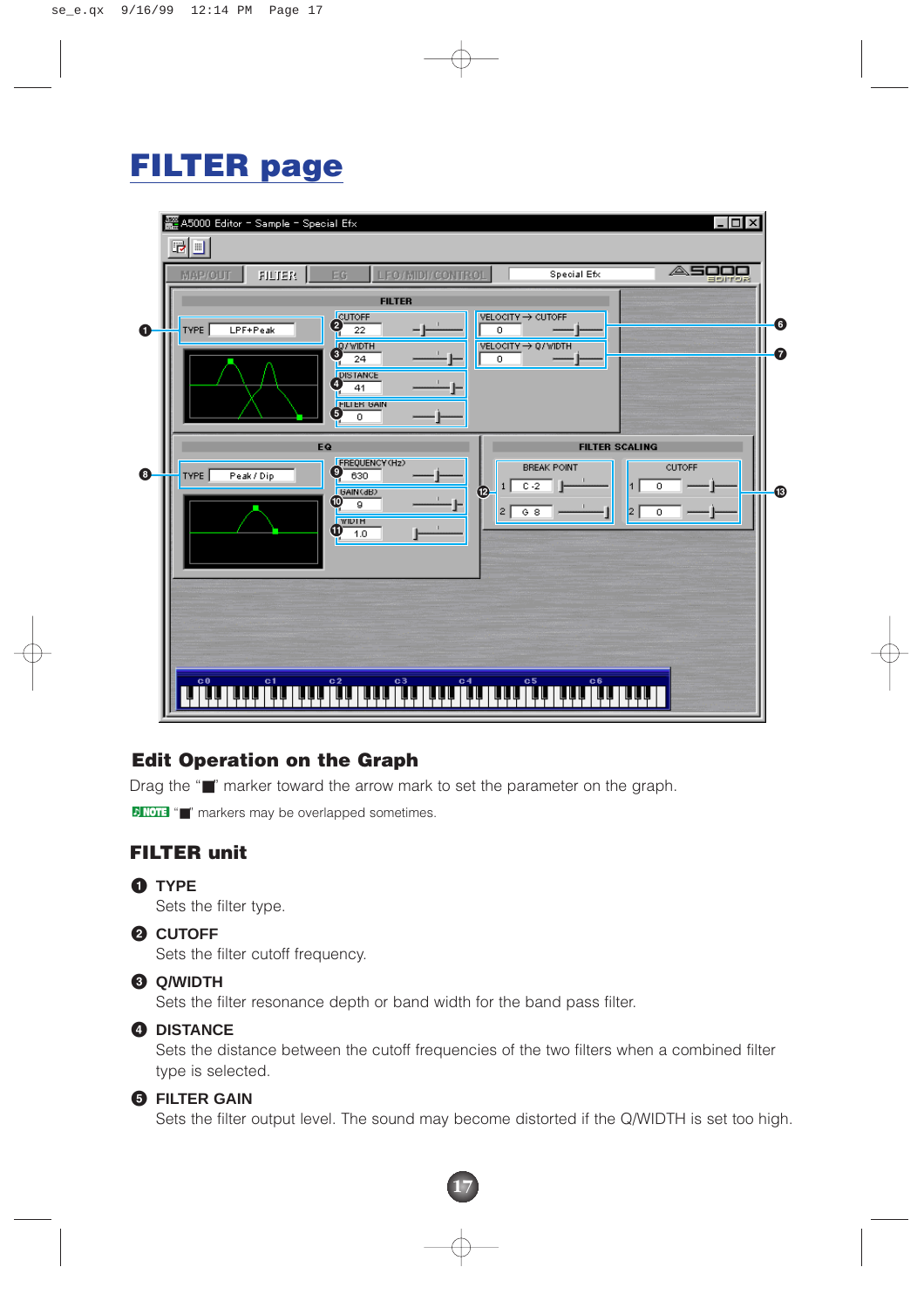#### **6 VELOCITY**→**CUTOFF**

Determines how the cutoff frequency changes in response to velocity.

#### **7 VELOCITY**→**Q/WIDTH**

Determines how the Q/WIDTH value changes in response to velocity.

#### **EQ unit**

#### **8 TYPE**

Sets the EQ type.

#### **9 FREQUENCY**

Sets the EQ frequency point.

#### **) GAIN**

Sets the gain at the selected frequency point.

#### **! WIDTH**

Sets the band width. This may not be available for some filter types.

#### **FILTER SCALING unit**

#### **@ BREAK POINT**

Sets the filter scaling BREAK POINT 1, 2 note.

#### **# CUTOFF**

Sets the amount of cutoff increase or decrease at BREAK POINT 1, 2.

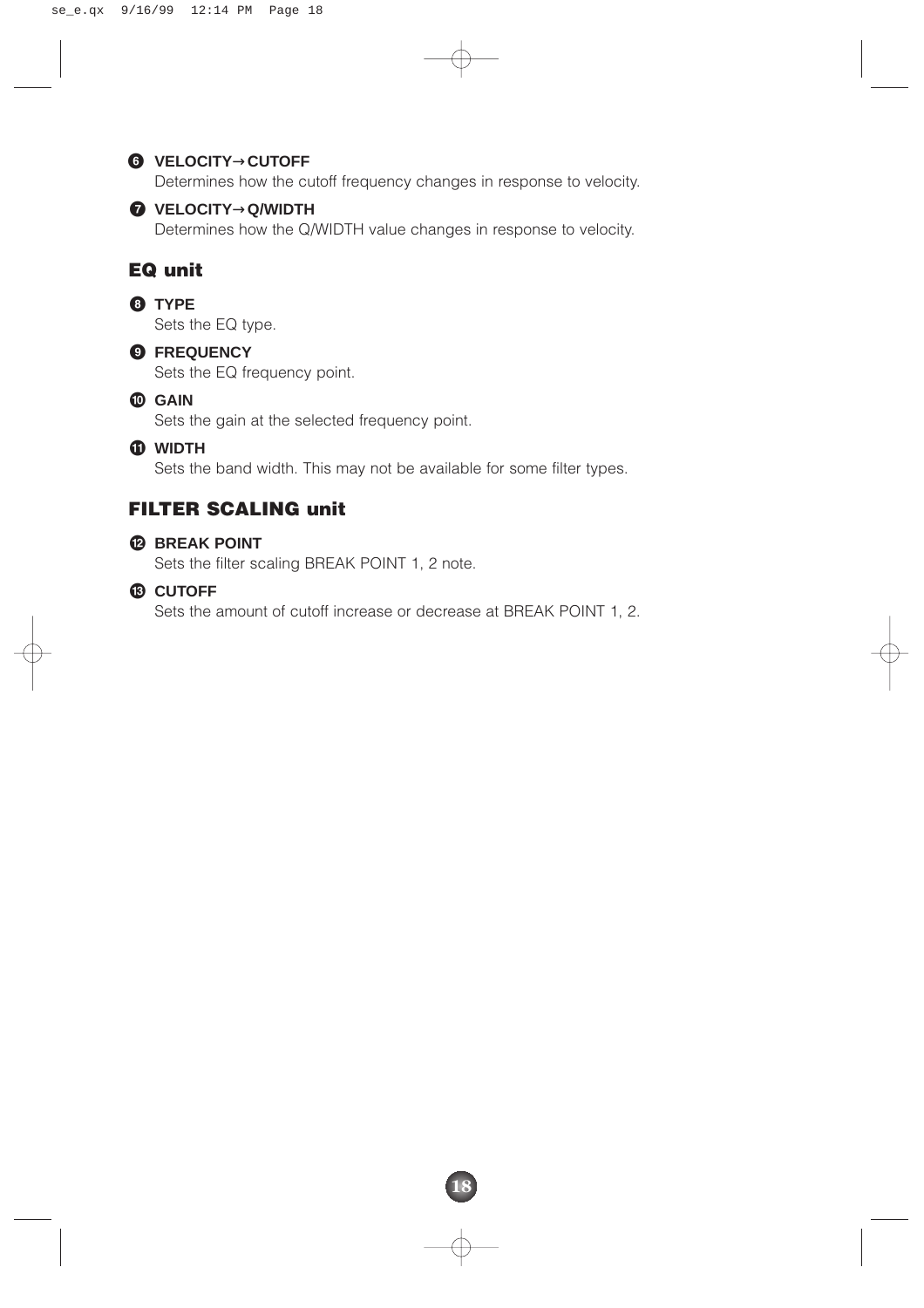### **EG page**



#### **Edit Operation on the Graph**

Drag the "■" marker toward the arrow mark to set the parameter on the graph.

**19**

D NOTE "■" markers may be overlapped sometimes.

#### **AMPLITUDE EG unit**

- **1 ATTACK RATE** Sets the attack rate. **2 DECAY RATE** Sets the decay rate. **3 RELEASE RATE** Sets the release rate. **4 SUSTAIN LEVEL** Sets the sustain level.
- **5 ATTACK MODE** Sets the attack mode.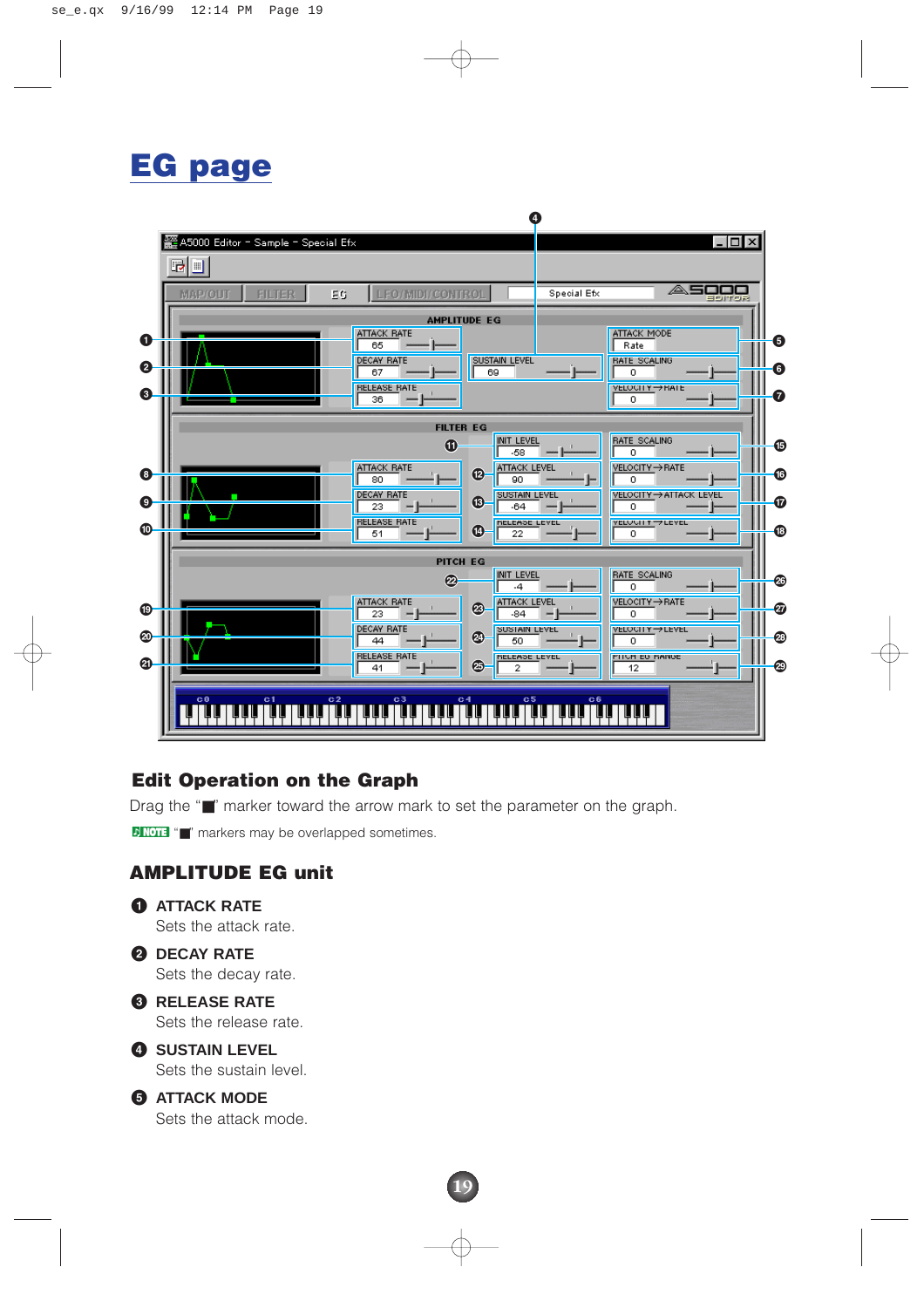#### **6 RATE SCALING**

Determines how the amplitude EG rates vary according to the note played.



#### **7 VELOCITY**→**RATE**

Determines how the amplitude EG rates vary in response to the velocity of the played note.

#### **FILTER EG unit**

#### **8 ATTACK RATE**

Sets the rate at which the cutoff frequency moves from its initial level (at note on) to the attack level.

#### **9 DECAY RATE**

Sets the rate at which the cutoff frequency moves from the attack level to the sustain level.

#### **) RELEASE RATE**

Sets the rate at which the cutoff frequency moves from the sustain level to the release level following note off.

#### **! INIT LEVEL**

Sets the cutoff frequency offset value at the time of note on.

#### **@ ATTACK LEVEL**

Sets the cutoff frequency offset value at the attack level.

#### **# SUSTAIN LEVEL**

Sets the cutoff frequency offset value at the sustain level.

#### **\$ RELEASE LEVEL**

Sets the cutoff frequency offset value at the release level.

#### **% RATE SCALING**

Determines how the filter EG rates vary according to the note played.

#### **^ VELOCITY**→**RATE**

Determines how the filter EG rates vary in response to the velocity of the played note.

**& VELOCITY**→**ATTACK LEVEL**

Sets the first velocity-sensitivity value for the filter EG's initial level and attack level.

#### **\* VELOCITY**→**LEVEL**

Sets the general velocity sensitivity for all filter EG levels.

#### **PITCH EG unit**

#### **( ATTACK RATE**

Sets the rate at which the pitch moves from its initial level (at note on) to the attack level.

#### **º DECAY RATE**

Sets the rate at which the pitch moves from the attack level to the sustain level.

#### **¡ RELEASE RATE**

Sets the rate at which the pitch moves from the sustain level to the release level following note off.

#### **™ INIT LEVEL**

Sets the pitch offset value at the time of note on.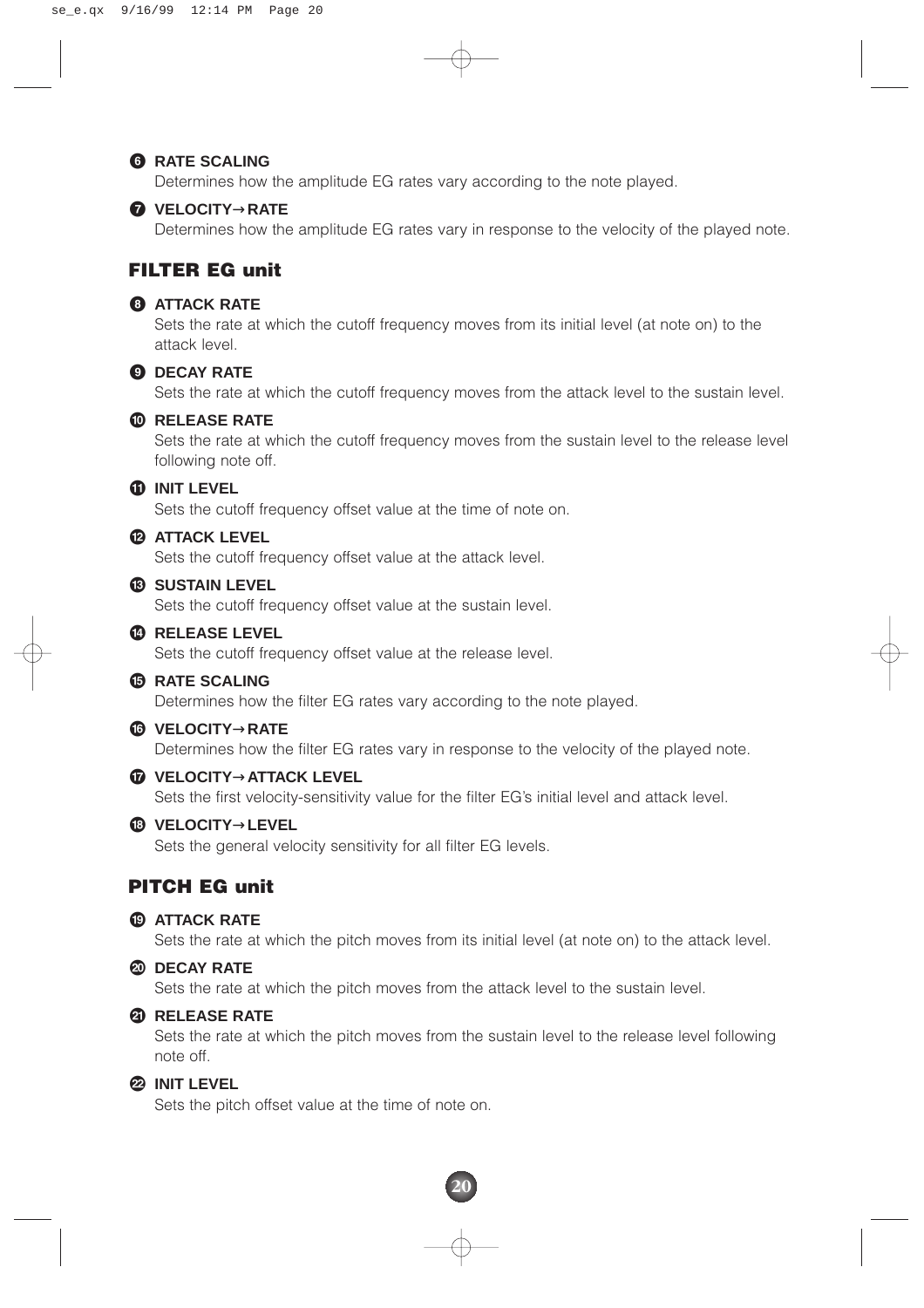#### **£ ATTACK LEVEL**

Sets the pitch offset value at the attack level.

#### **¢ SUSTAIN LEVEL**

Sets the pitch offset value at the sustain level.

#### **∞ RELEASE LEVEL**

Sets the pitch offset value at the release level.

#### **§ RATE SCALING**

Determines how the pitch EG rates vary according to the note played.

#### **¶ VELOCITY**→**RATE**

Determines how the pitch EG rates vary in response to the velocity of the played note.

#### **• VELOCITY**→**LEVEL**

Sets the general velocity sensitivity for pitch EG levels.

#### **ª PITCH EG RANGE**

Sets the range for pitch EG pitch variation.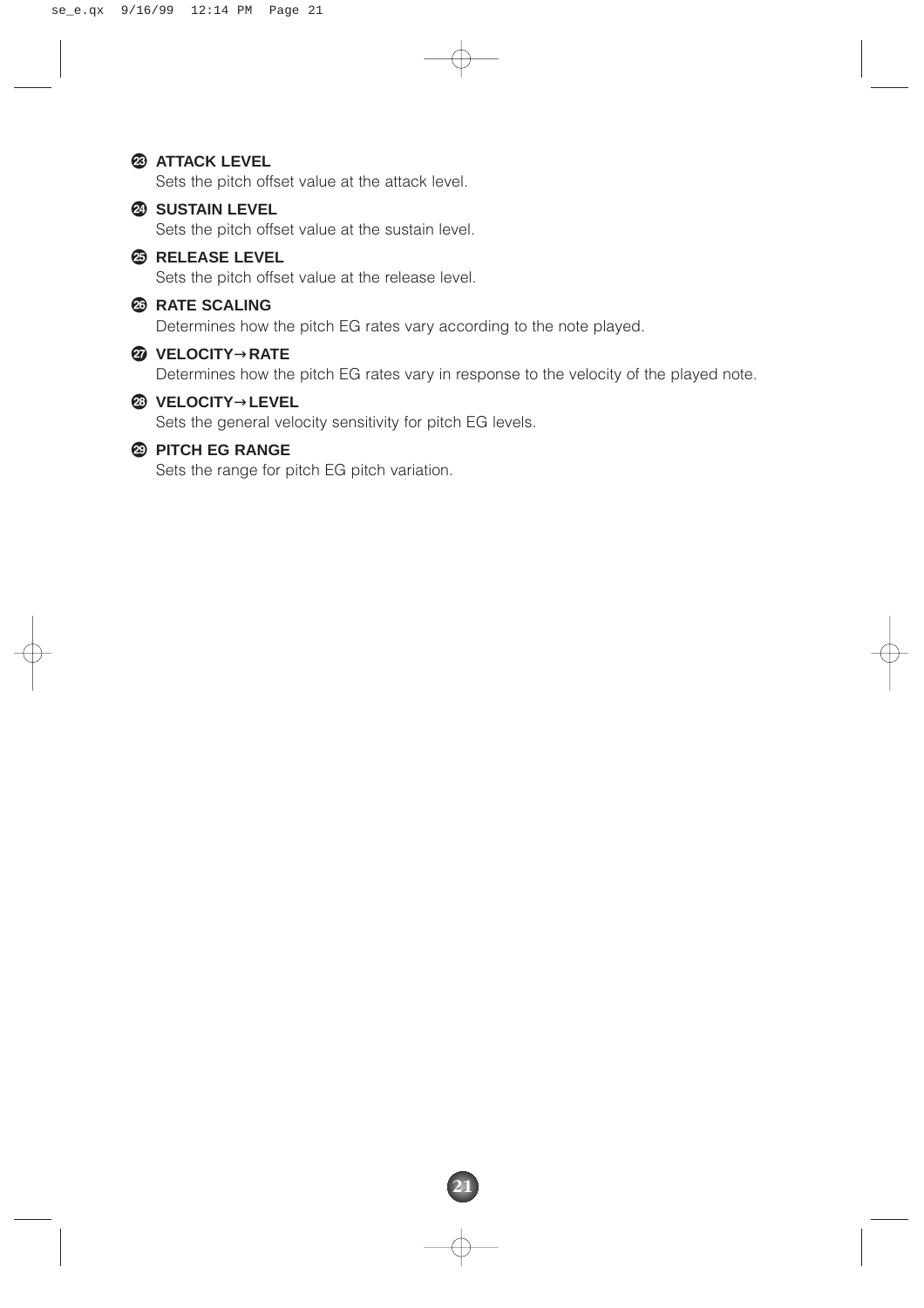### **LFO/MIDI/CONTROL page**



#### **1 RECEIVE CHANNEL**

Sets the MIDI receive channel on which the sample will sound.

#### **2 ALTERNATE GROUP**

Used to eliminate inappropriate simultaneous sounding of multiple drum instruments.

#### **LFO unit**

#### **3 WAVE**

Selects the LFO waveform. The selected waveform is used to modulate the sound.

#### **4 SPEED**

Sets the LFO frequency. Higher values produce faster modulation.

#### **5 KEY SYNC**

Determines whether the LFO waveform is reset or maintained at the time of note on.

#### **6 DELAY**

Sets the delay time to the beginning of LFO modulation after note on.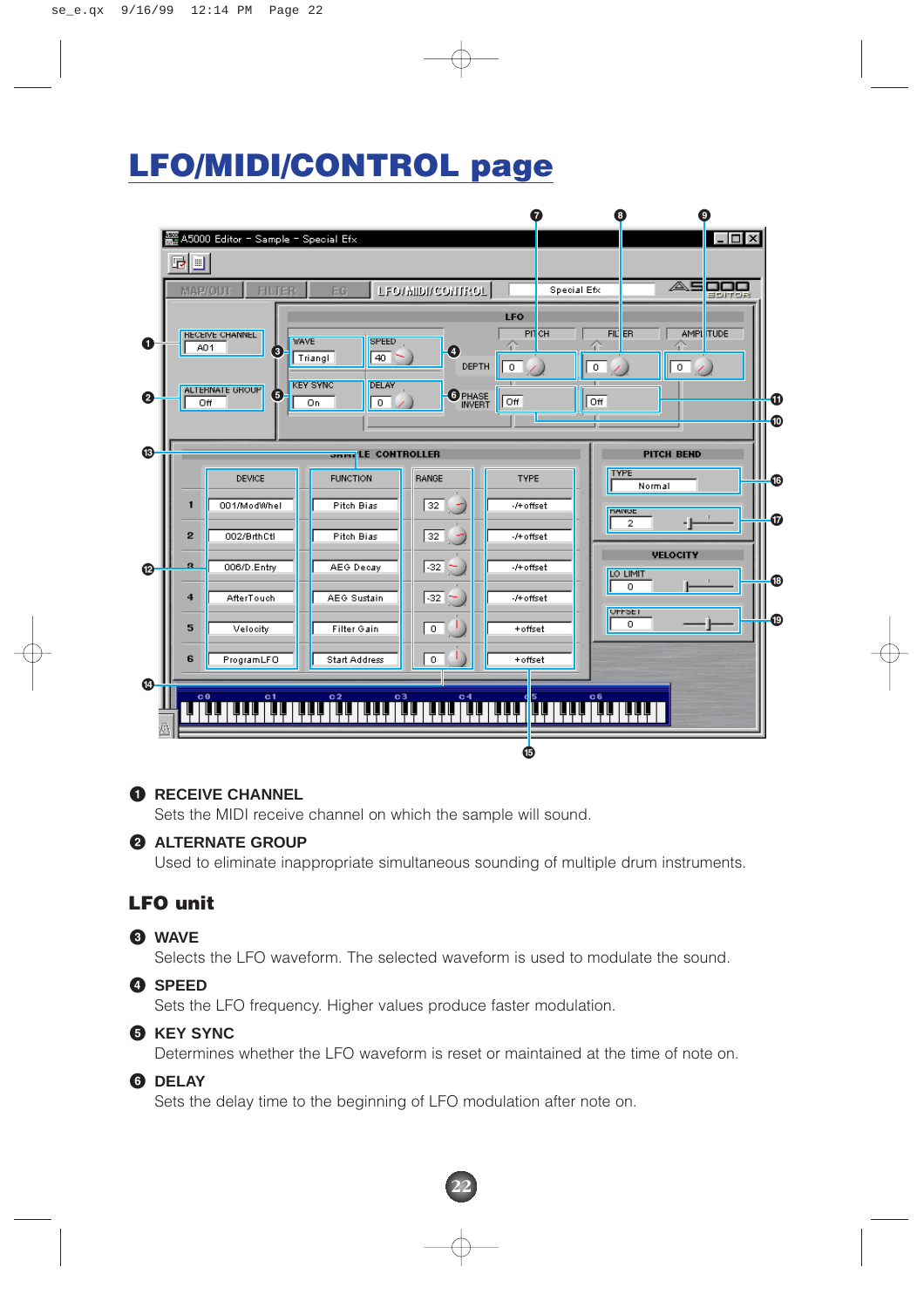#### **7 PITCH MODULATION DEPTH**

Sets the degree by which the pitch is modulated by the LFO waveform.

#### **8 FILTER MODULATION DEPTH**

Sets the degree by which the filter's cutoff frequency is modulated by the LFO waveform.

#### **9 AMPLITUDE MODULATION DEPTH**

Sets the degree by which the amplitude is modulated by the LFO waveform.

#### **) PITCH MODULATION PHASE INVERT**

Inverts the waveform used to modulate the pitch.

#### **10 FILTER MODULATION PHASE INVERT**

Inverts the waveform used to modulate the filter.

#### **SAMPLE CONTROL unit**

#### **@ DEVICE**

Selects the control devices for PROGRAM CONTROLs 1 through 6.

#### **# FUNCTION**

Selects the control functions for PROGRAM CONTROLs 1 through 6.

#### **\$ RANGE**

Selects the control value ranges for PROGRAM CONTROLs 1 through 6.

#### **% TYPE**

Selects the control methods for PROGRAM CONTROLs 1 through 6.

#### **PITCH BEND unit**

#### **^ PITCH BEND TYPE**

Sets the pitch bend control method.

#### **& PITCH BEND RANGE**

Sets the pitch bend control range.

#### **VELOCITY unit**

#### $\bullet$  **VELOCITY LOW LIMIT**

Sets the minimum note velocity. When a note on message with a lower velocity is received, the actual playback velocity will be automatically raised to the value set here.

#### **( VELOCITY OFFSET**

Sets the offset value which is applied to all received velocities to raise or lower them by the same amount.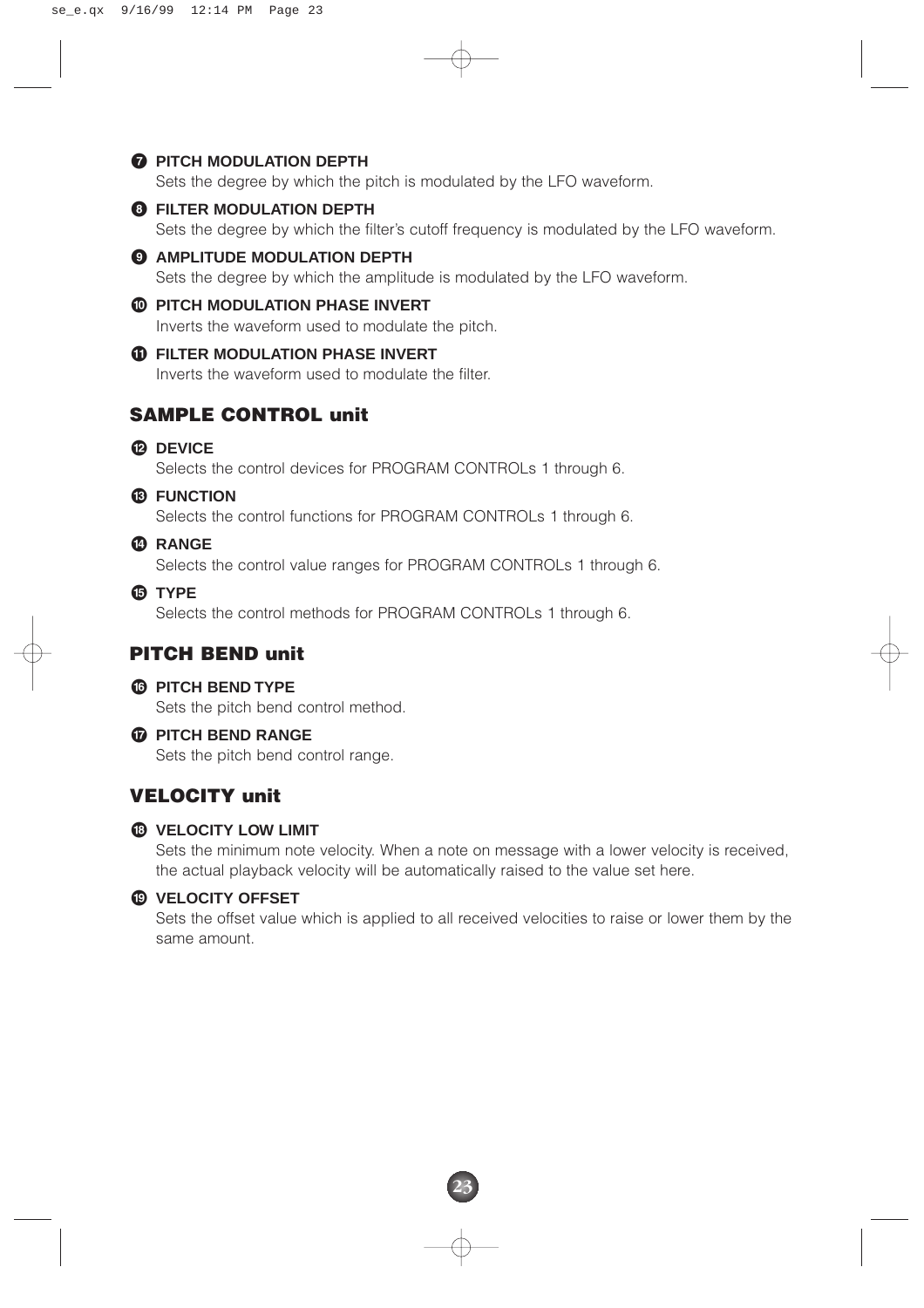### **The Toolbar (Edit Window)**

This area holds the buttons controlling the Edit Window.



**24**



#### **1 "Editor Setup" button**

See item  $\bigcirc$  in "The Toolbar" of "The Memory List Window" (Page 7).

#### **2 "Memory List" button**

Click this to bring the Memory List Window back into view (Page 6).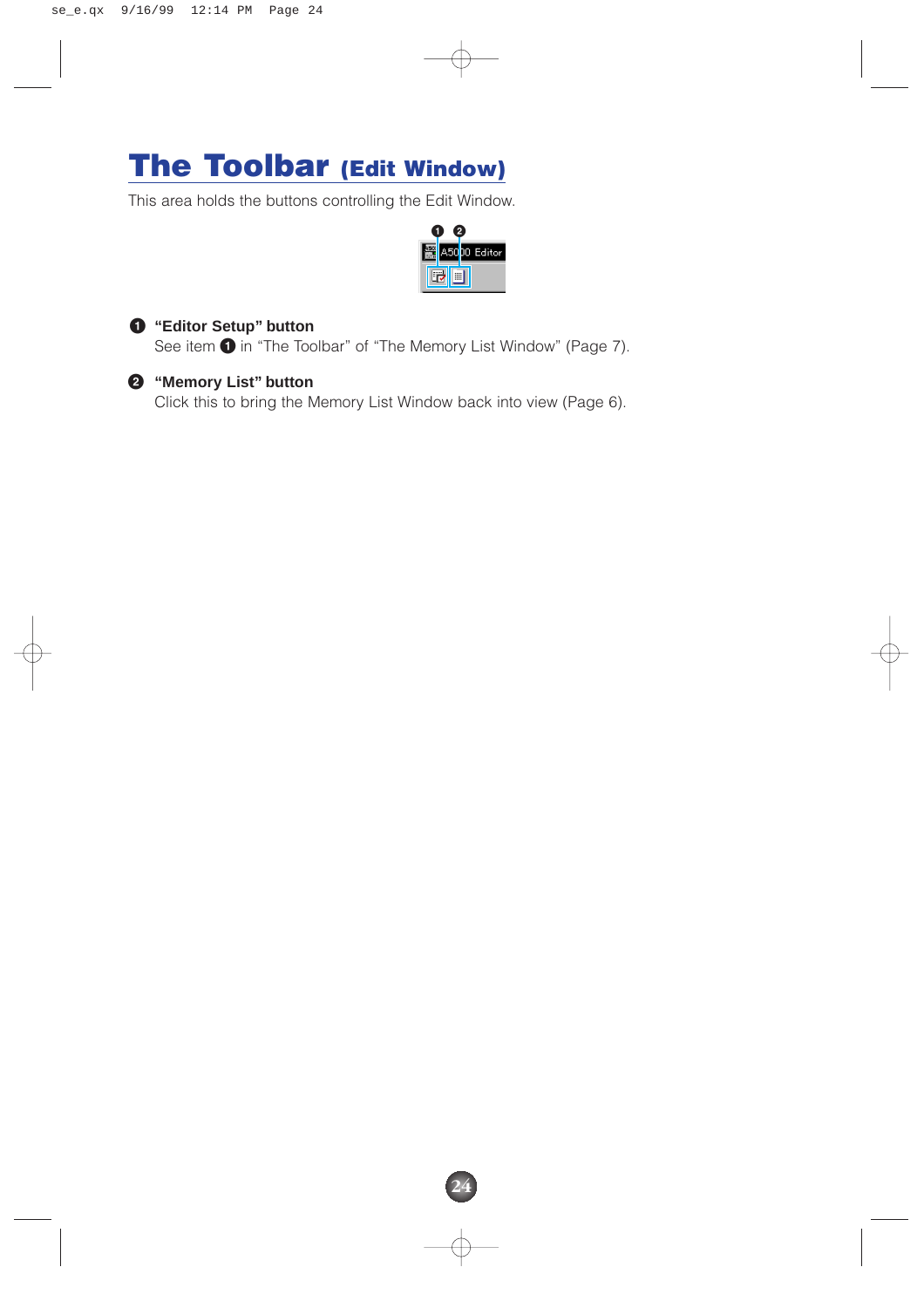### **OMS Settings (Macintosh)**

The A5000/A4000 Editor software uses OMS (Open Music System) for MIDI input/output. To use the A5000/A4000 Editor software, OMS must be installed beforehand.

**P NOTE** For information about installing OMS, refer to the separate Installation Manual.

#### **About OMS**

Voice Editor uses the OMS (Open Music System) to transfer MIDI data to an external MIDI device. OMS is a system extension that goes in the Mac OS System folder, designed to manage the MIDI data stream (input & output) in a computer, to enable MIDI data transfer between MIDI software and hardware attached to the computer. OMS is a de facto standard of the MIDI environment under the Mac OS, and various music software manufacturers have released OMS-compatible sequencer and other software.

#### **OMS has the following merits:**

- As OMS-compatible MIDI applications communicate with various MIDI devices via OMS, it is no longer necessary for you to set up multiple MIDI drivers for those applications. Thus, you can avoid conflicts between different drivers with the same purpose (MIDI control).
- Once a Studio Setup is read in OMS, any OMS-compatible application will be aware of it, even if you need to reconfigure the routing of the MIDI data stream or change the current Studio Setup. OMS-compatible applications will commonly recognize the new configuration.
- You can have different Studio Setups to choose one from,to switch to a different MIDI routing (patches between MIDI devices and software) fast and easily.
- Every time the OMS Setup application is opened, any MIDI device connected to the computer is automatically detected, and its icon appears with a current MIDI status (channel number, port number, patches, etc.). Once devices are configured with OMS Setup, however, you need not care too much about the status.
- OMS can drive various MIDI interfaces, including the standard type (16 channels) and the multi-port type (16 channels per port). If you use a multi-port type, you can control over 16 channels simultaneously via OMS.

**DINOTE** For more information about OMS features, see the READ ME file included with OMS.

#### **Setting up OMS**

Setup files for the A5000/A4000 have already been created for use with the A5000/A4000 Editor; please use the appropriate file for your device. The following example is for the A5000.

- **1.** Interconnect the MIDI interface device connected to the Macintosh and the MIDI IN-A or MIDI IN-B terminal of the A5000. Select the terminal you use (MIDI IN-A or MIDI IN-B) in the UTILITY/MIDI function/SysEx page/Receive Port. (This setting is not needed for the A4000.)
- **2.** Double-click the "OMS Setup" icon in the "OMS Application" folder.
- **3.** Choose "Open" from the "File" menu and select "A5000-Modem" from within the "OMS setup for YAMAHA" folder.

**DINOTE** If you are using a computer with no modem port (such as the Performa series), look in the "A5000-Printer" folder instead.

**4.** Choose "Make Current" from the "File" menu. The setup for your A5000 is now saved as the current studio setup.

**25**

**5.** Choose "Quit" from the "File" menu to close OMS Setup. **DINGLE A5000/A4000 Editor is not compatible with versions of OMS earlier than 2.0.**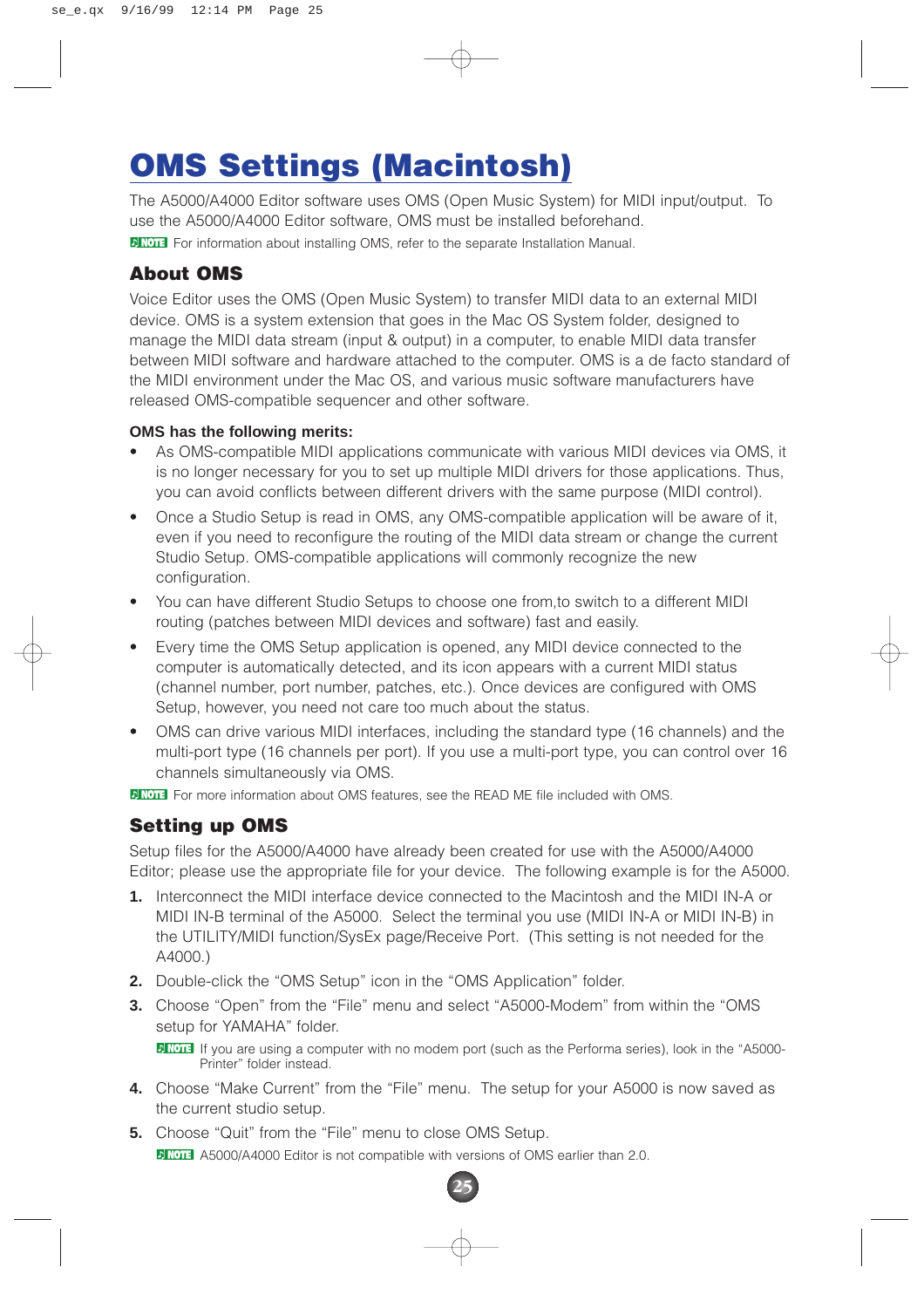#### **OMS Port Setup**

Having set up OMS, you now need to start up the A5000/A4000 Editor and set the OMS ports.

**1.** First, start up the A5000/A4000 Editor by double-clicking its icon.

**DINGTE** If AppleTalk is enabled, you will get an alert message. Click "OFF." It will take some time for AppleTalk to be disabled.

**2.** Choose "OMS Port Setup" from the A5000/A4000 Editor's "MIDI" menu, then select the port settings. In the following example, the tone generator is an A5000 and its setups are applied to OMS.

|           | <b>OMS Port Setup</b> |
|-----------|-----------------------|
| MIDI In:  | ⊠ Key Thru            |
| A5000     |                       |
| MIDI Out: |                       |
| A5000     |                       |
|           | ΩK                    |

**26**

**MIDI In:** Select "A5000." **MIDI Out:** Select "A5000."

**3.** Click [OK] to close OMS Port Setup.